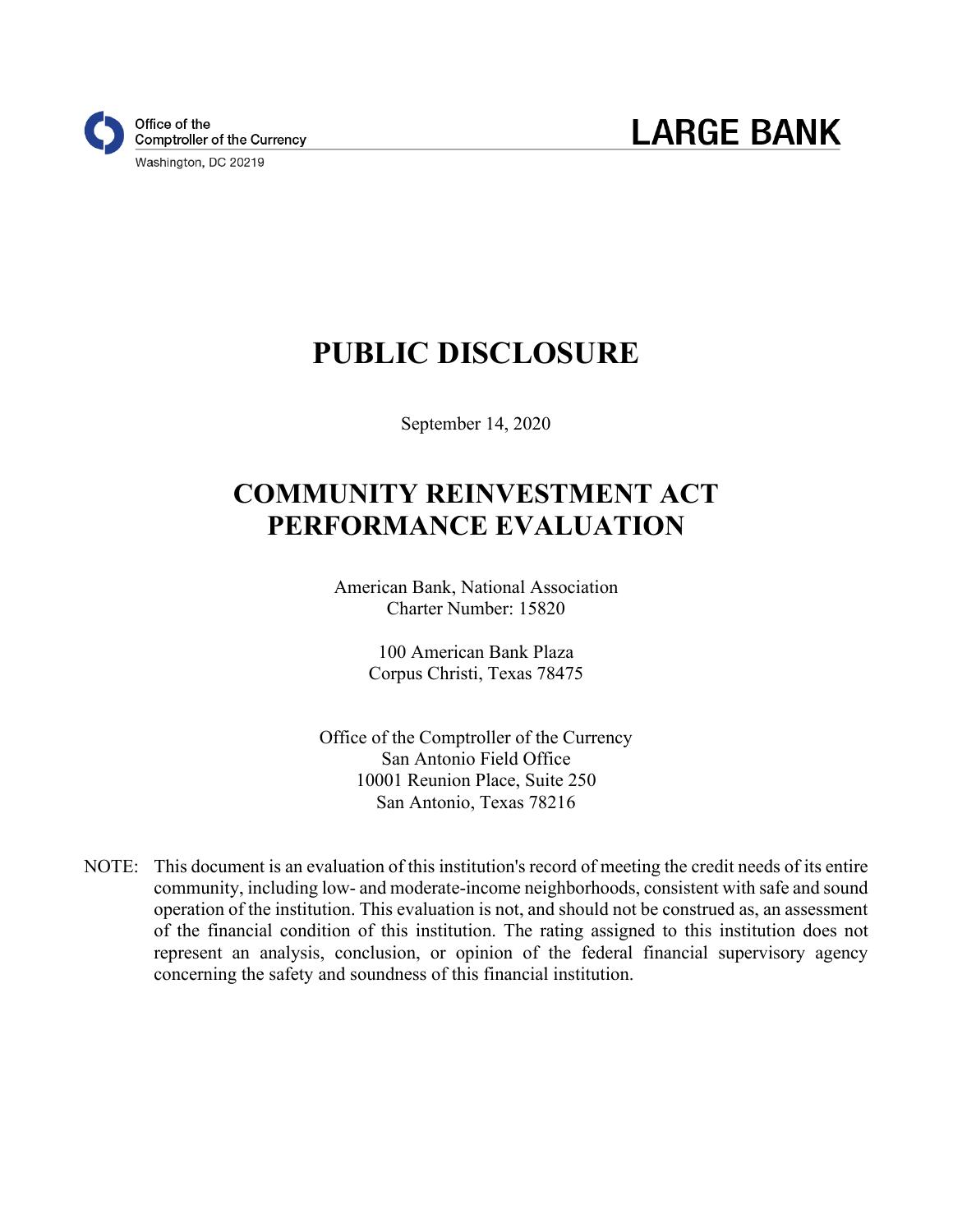# **Table of Contents**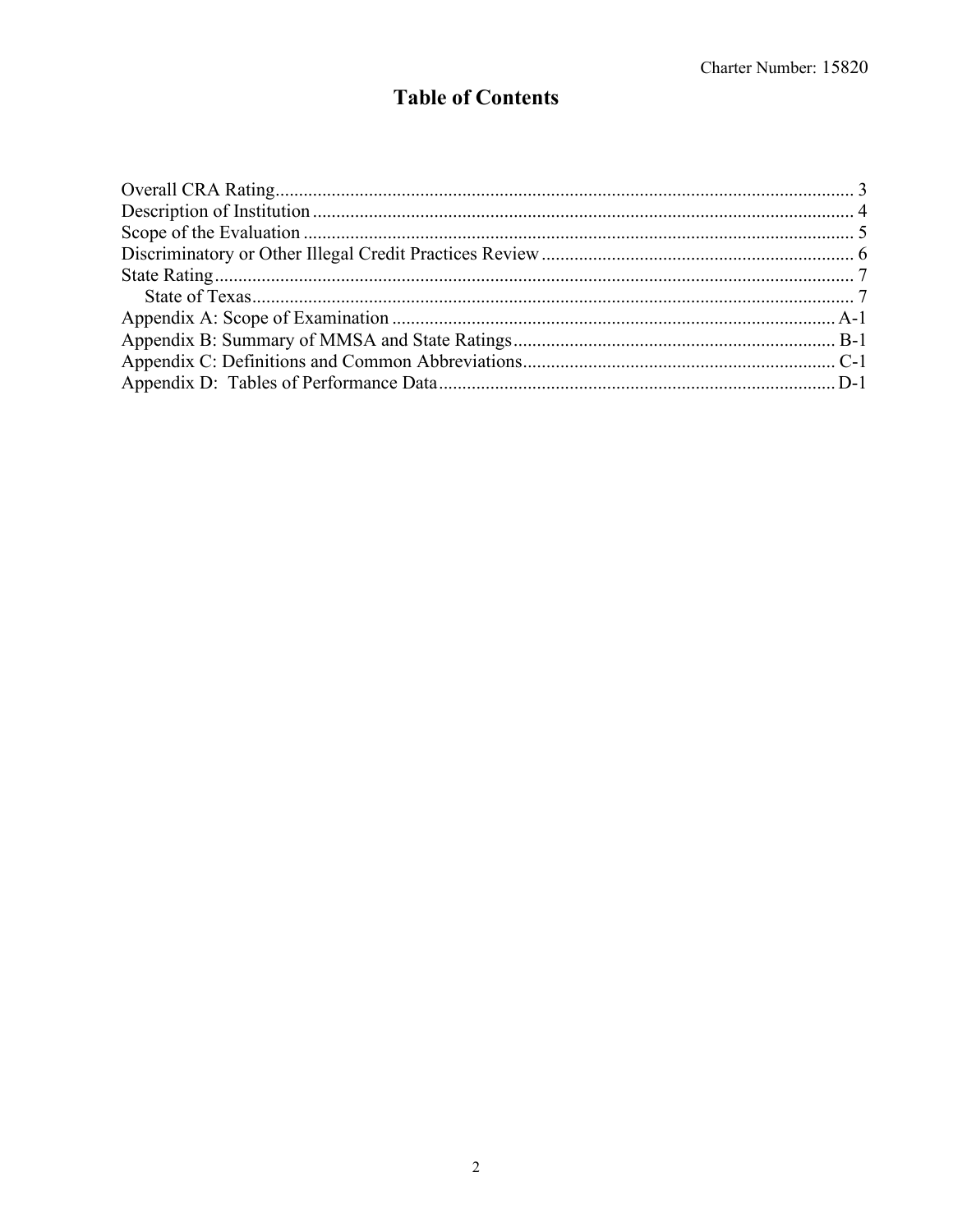# <span id="page-2-0"></span>**Overall CRA Rating**

**Institution's CRA Rating:** This institution is rated **Satisfactory**.

The following table indicates the performance level of **American Bank, National Association (American)** with respect to the Lending, Investment, and Service Tests:

|                           | American Bank, National Association<br>Performance Tests |              |  |  |  |  |  |  |  |
|---------------------------|----------------------------------------------------------|--------------|--|--|--|--|--|--|--|
| <b>Performance Levels</b> | Lending Test*                                            | Service Test |  |  |  |  |  |  |  |
| Outstanding               |                                                          | Χ            |  |  |  |  |  |  |  |
| <b>High Satisfactory</b>  |                                                          |              |  |  |  |  |  |  |  |
| Low Satisfactory          | X                                                        |              |  |  |  |  |  |  |  |
| Needs to Improve          |                                                          |              |  |  |  |  |  |  |  |
| Substantial Noncompliance |                                                          |              |  |  |  |  |  |  |  |

\* The Lending Test is weighted more heavily than the Investment and Service Tests when arriving at an overall rating.

The major factors that support this rating include:

- The Lending Test rating is based on an excellent level of community development (CD) lending; and adequate lending activity, geographic distribution of loans, and distribution to borrowers and businesses of different income levels and sizes. The bank originated a substantial majority of loans inside its assessment areas (AAs) during the evaluation period.
- The Investment Test rating is based on the significant level of investments, donations, and grants that reflect American's responsiveness to AA needs.
- The Service Test rating is based on reasonably accessible retail delivery systems to geographies and individuals of different income levels and sizes in the AA. American provides a high level of CD services in the Corpus Christi AA.

### **Lending in Assessment Area**

A substantial majority of the bank's loans are in its AAs. The bank originated or purchased 88.5 percent of its loans inside the AAs during the evaluation period. This analysis is performed at the bank, rather than the AA, level. The percentage does not include extensions of credit by affiliates that may be considered under the other performance criteria.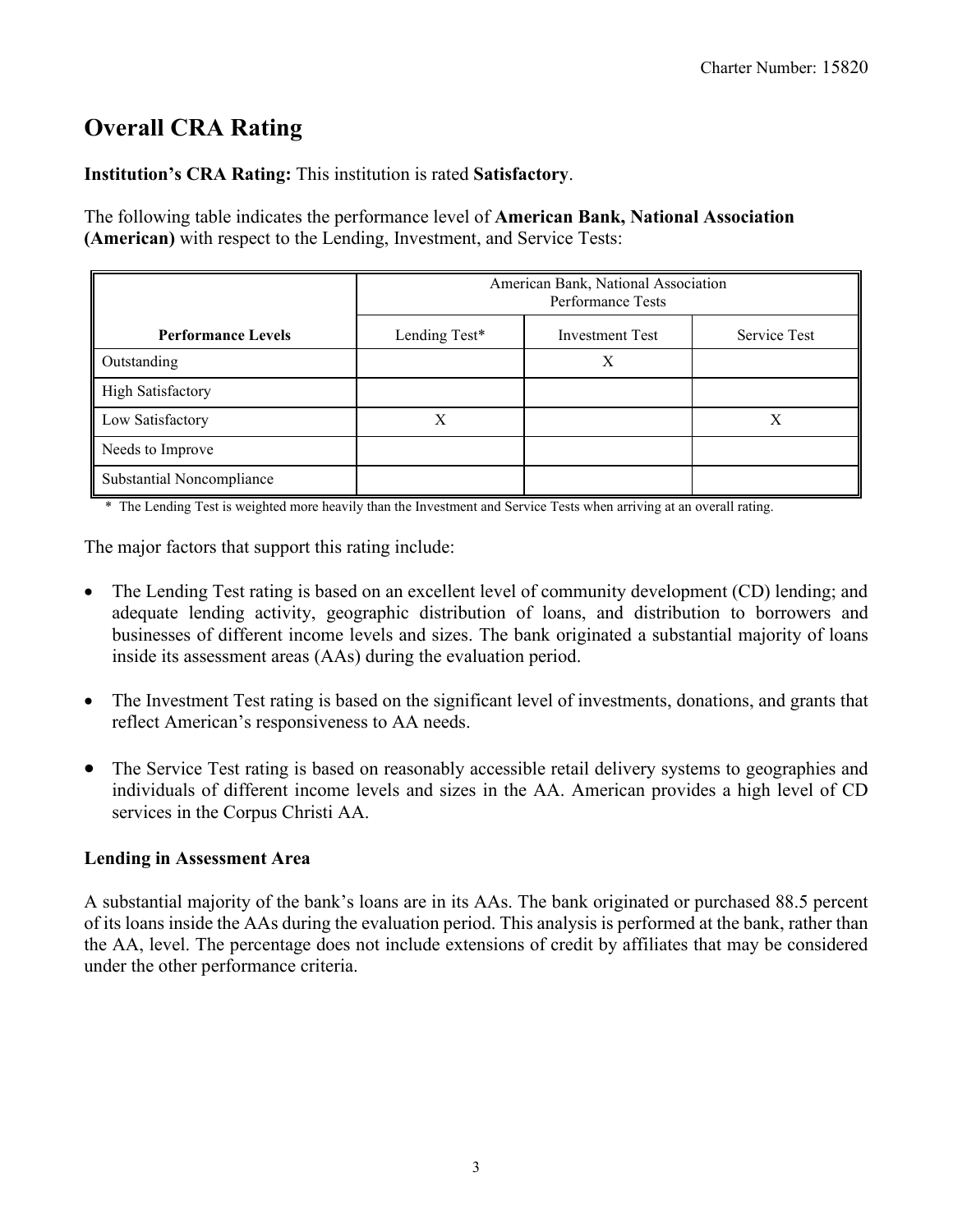|                                                                                                            | Lending Inside and Outside of the Assessment Area |               |    |               |                                 |         |      |         |      |          |  |
|------------------------------------------------------------------------------------------------------------|---------------------------------------------------|---------------|----|---------------|---------------------------------|---------|------|---------|------|----------|--|
| Number of Loans                                                                                            |                                                   |               |    |               | Dollar Amount of Loans \$(000s) |         |      |         |      |          |  |
| Loan Category                                                                                              | Inside                                            |               |    | Outside       |                                 | Inside  |      | Outside |      | Total    |  |
|                                                                                                            | #                                                 | $\frac{0}{0}$ | #  | $\frac{0}{0}$ | #                               |         | $\%$ | S       | $\%$ | \$(000s) |  |
| Mortgage                                                                                                   | 643                                               | 88.9          | 80 | 11.1          | 723                             | 164,106 | 86.5 | 25,521  | 13.5 | 189,627  |  |
| <b>Small Business</b>                                                                                      | 50                                                | 83.3          | 10 | 16.7          | 60                              | 26,175  | 83.3 | 5.242   | 16.7 | 31,417   |  |
| Total                                                                                                      | 693                                               | 88.5          | 90 | 11.5          | 783                             | 190,281 | 86.1 | 30,763  | 13.9 | 221,044  |  |
| Source: 2017 – 2019 Bank HMDA Data and Business Loan Samples; due to rounding, totals may not equal 100.0% |                                                   |               |    |               |                                 |         |      |         |      |          |  |

# <span id="page-3-0"></span>**Description of Institution**

American Bank, National Association (American), a privately owned, intrastate bank is headquartered in Corpus Christi, Texas. The bank is a wholly-owned subsidiary of American Bank Holding Corporation (American HC), a one-bank holding company based in Corpus Christi. We did not review any affiliate or subsidiary activities of American or related bank holding companies in this Performance Evaluation (PE). The bank's affiliate and/or subsidiary activities do not affect American's capacity to lend or invest in its AA.

American operates 12 full-service banking centers, 7 in the Corpus Christi AA; 2 in the Austin AA; 2 in the Victoria AA; and 1 in Aransas County, a non-Metropolitan Statistical Area (MSA) AA. The bank has not opened or closed any branches since the previous evaluation. In June 2018, American opened two loan production offices (LPO) in Houston. In November 2018, it opened an LPO in San Antonio. The bank closed the Austin LPO in September 2019. Automated teller machines (ATMs) are available at each fullservice banking center with six remote ATMs located throughout the Corpus Christi AA. None of the ATMs take deposits. Ten of the 12 full-service banking centers have drive-in facilities.

At December 31, 2019, American reported total assets of \$1.57 billion. Tier 1 capital totaled \$144 million, and the tier 1 leverage ratio was 9.4 percent. Net loans totaled \$925 million and represented 58.8 percent of total assets. The bank's loan-to-deposit ratio was 67.6 percent. The bank's loan portfolio consisted of commercial real estate and construction/development loans secured by real estate (51 percent), commercial and industrial loans (33 percent), residential real estate (12 percent), farmland and farmrelated (2 percent), consumer loans (1 percent), and other loans (1 percent).

American's primary focus is the commercial sector and it is a Small Business Administration (SBA) Preferred Lender. The bank offers a variety of home mortgage products through its mortgage center locations; and originates and sells loans into the secondary market. American has participated in mortgage programs designed for low- and moderate-income (LMI) borrowers that are offered through the City of Corpus Christi Housing and Community Development department. In August 2019, American introduced a new Affordable Mortgage Product (AMP) that is designed for borrowers with LMI or for borrowers who purchase or refinance a home located in an LMI geography in the bank's AAs.

The bank offers a full range of consumer loans and deposit products as well as trust, insurance, and brokerage services. American provides consumer and commercial services through its website [\(www.americanbank.com\)](http://www.americanbank.com/) and its mobile banking product. American also provides telephone banking and online applications for mortgage and consumer loans.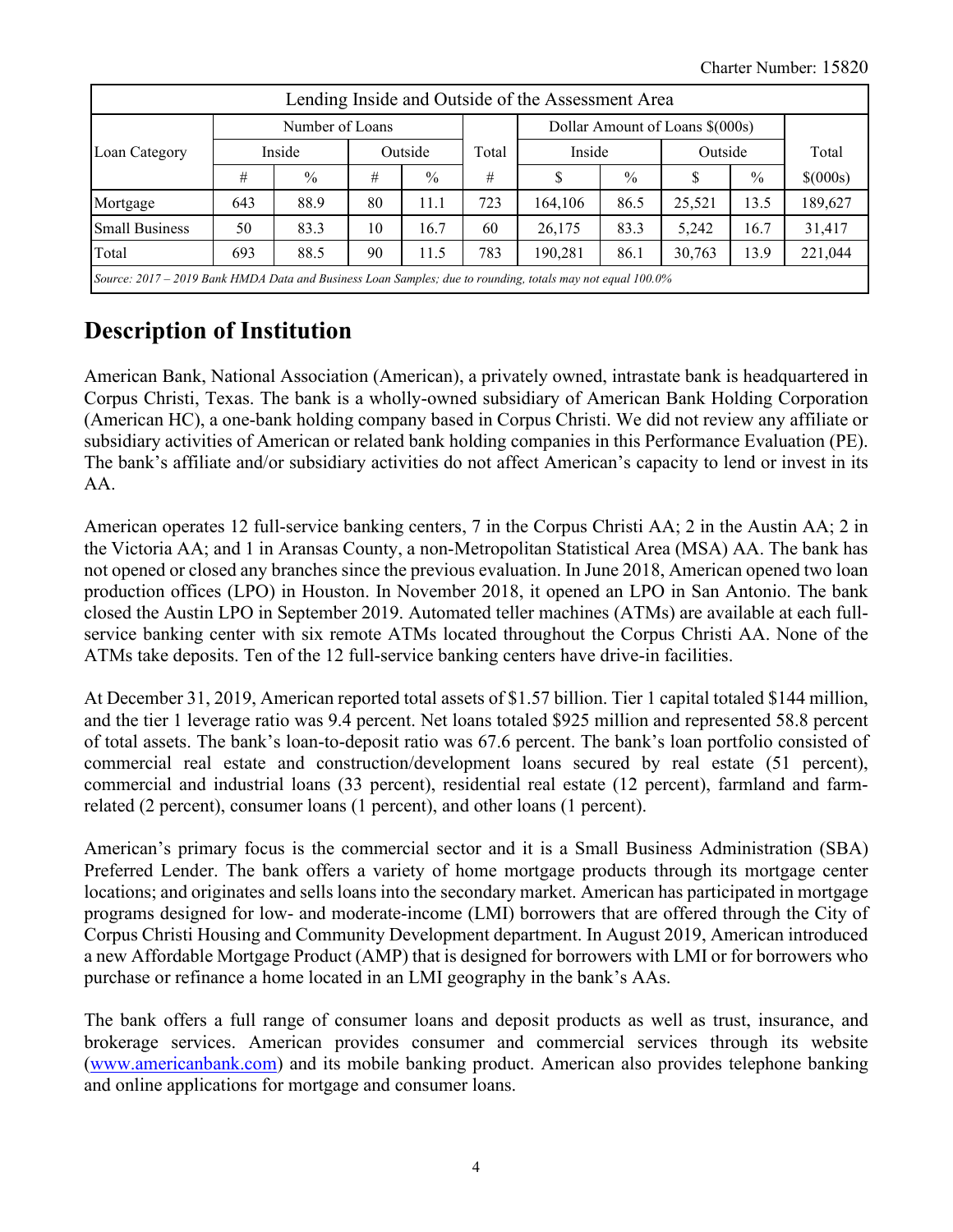From 2017 through 2018, American had three AAs. In 2019, Aransas County was removed from the Corpus Christi MSA and designated a non-MSA county. It is now the bank's fourth AA. The Corpus Christi AA is the bank's largest market for both loans and deposits.

American faces strong competition in its markets from local community banks, credit unions, mortgage companies, regional banks, as well as the largest banks in the nation. The June 30, 2019 FDIC Deposit Market Share Report reflects American had a market share of 17.8 percent in the Corpus Christi AA and ranked second out of 15 institutions. Frost Bank ranked first with a deposit market share of 23.1 percent. In the Austin AA, American had a deposit market share of 0.3 percent ranking  $32<sup>nd</sup>$  out of 64 institutions. The top three institutions, led by Wells Fargo Bank, N.A. with a market share of 20.2 percent, combined for a total deposit market share of 55.7 percent. In the Victoria AA, American had a deposit market share of 4.0 percent ranking fourth out of 13 institutions. Prosperity Bank ranked first with a deposit market share of 52.8 percent.

The prior examination, dated September 11, 2017, assigned an overall "Satisfactory" rating to American's CRA performance. Based on the financial condition, size, product offerings, and branch network, there are no legal, financial, or other factors that inhibit American's ability to help meet credit needs in its AAs.

# <span id="page-4-0"></span>**Scope of the Evaluation**

### **Evaluation Period/Products Evaluated**

The evaluation period for the Lending Test covered lending activities from January 1, 2017, through December 31, 2019. The evaluation period for the Investment Test and the Service Test covered activities from September 11, 2017, (the date of the previous evaluation) to December 31, 2019. Qualifying activities performed in response to the coronavirus pandemic are not included in the evaluation period and will be considered in the next CRA evaluation.

We tested mortgage loan data reported under the Home Mortgage Disclosure Act (HMDA) from January 1, 2017, through December 31, 2019 to verify accuracy of reported data. We found the data reliable for use in this evaluation. We also tested small business loan data for the same time frame and found it was not reliable to use in this evaluation.

To evaluate lending performance, we used the HMDA data and selected a random sample of loans to small businesses. We did not evaluate loans to small farms as the number and dollar volume of farm loans did not provide for a meaningful analysis. The bank did not request an evaluation of consumer loan activity. We also evaluated community development (CD) loans, investments (including donations, grants, and CD services).

For the geographic and borrower distribution analyses, we compared loans that originated during the evaluation period to the updated 2015 American Community Survey census data effective January 2017. During 2019, the Office of Management and Budget (OMB) revised geographic boundaries for metropolitan areas. The OMB changes affected the Corpus Christi metropolitan area. Prior to 2019, the metropolitan area included Nueces County, San Patricio County, and Aransas County. The 2019 changes removed Aransas County from the Corpus Christi MSA and designated it as a rural non-MSA county. We reviewed 2019 HMDA and small business loan activity and found the number and dollar volume of loans that originated in Aransas County were nominal and would not provide for meaningful analyses. As such, we did not provide separate tables for the 2019 activity in Aransas County.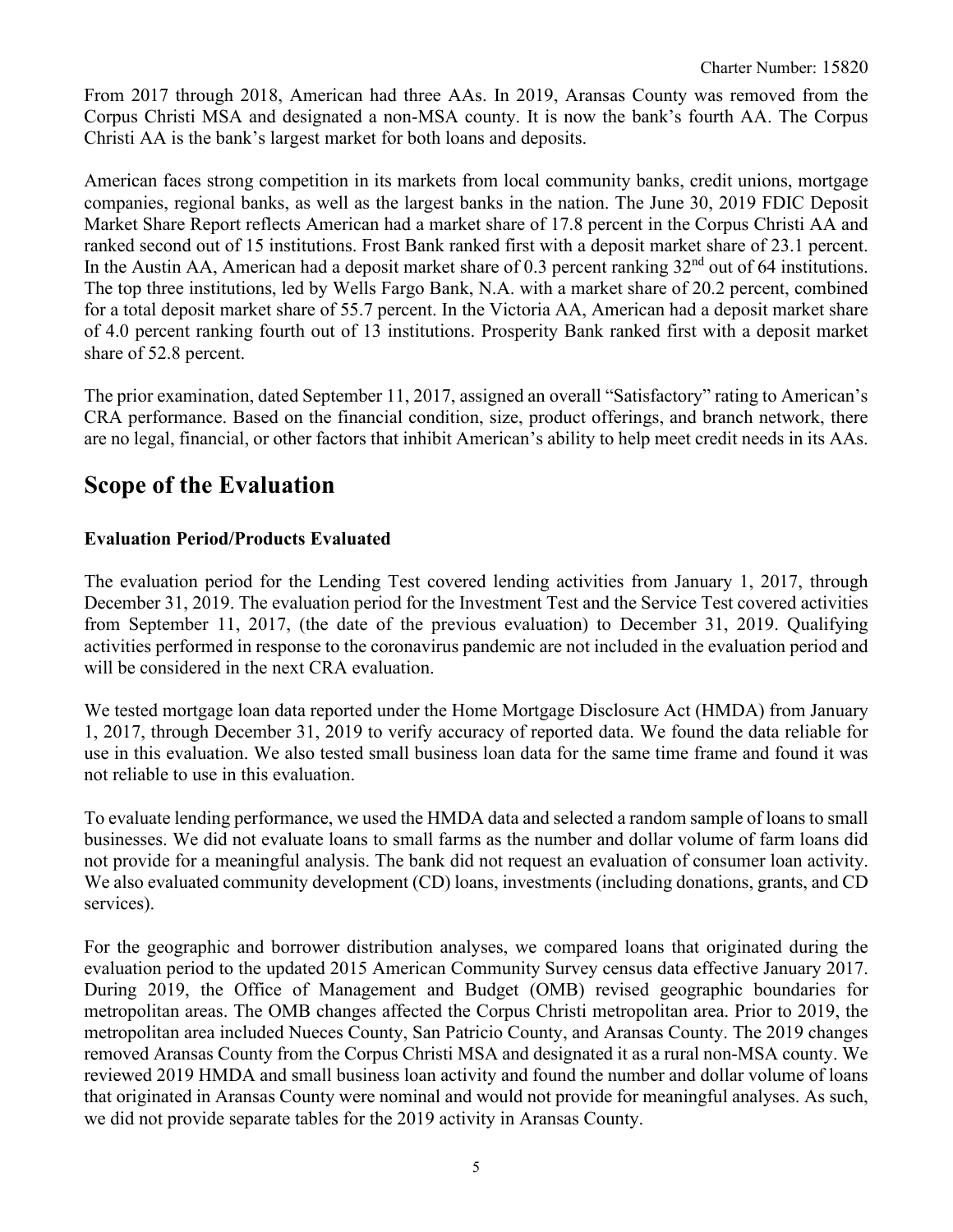### **Selection of Areas for Full-Scope Review**

In each state where the bank has an office, one or more AA(s) within that state was selected for a fullscope review. For purposes of this evaluation, bank delineated AAs located within the same MSA, multistate metropolitan statistical area (MMSA), or combined statistical area (CSA) are combined and evaluated as a single AA. Similarly, bank delineated non-MSA AAs within the same state are combined and evaluated as a single area. These combined AAs may be evaluated as full- or limited-scope.

American identified three AAs during the evaluation period. The largest AA is comprised of the Corpus Christi MSA (Nueces County, San Patricio County, and Aransas County). As noted previously, Aransas County is no longer included in the Corpus Christi MSA beginning in 2019. The second largest AA includes three of the five counties in the Austin-Round Rock-Georgetown MSA (Hays County, Travis County, and Williamson County. The third AA includes the two counties that comprise the Victoria MSA (Victoria County and Goliad County). For this evaluation, we performed a full-scope review of the Corpus Christi AA and limited-scope reviews of the Austin AA and the Victoria AA. Refer to the "Scope" section under the State Rating section for details regarding how full-scope AAs were selected. Refer to appendix A, Scope of Examination, for a list of full- and limited-scope AAs.

#### **Ratings**

The bank's overall rating is a blend of the state ratings, and where applicable, multistate ratings. The MMSA and state ratings are based on performance in all bank AAs with the most weight placed on the full-scope AA. Refer to the "Scope" section under each State and MMSA Rating section for details regarding how the areas were weighted in arriving at the respective ratings.

American did not have any multi-state AAs or a multi-state rating during the evaluation period; it operates only in Texas.

# <span id="page-5-0"></span>**Discriminatory or Other Illegal Credit Practices Review**

Pursuant to 12 C.F.R. §25.28(c) or §195.28(c), respectively, in determining a national bank's or federal savings association's (collectively, bank) CRA rating, the OCC considers evidence of discriminatory or other illegal credit practices in any geography by the bank, or in any assessment area by an affiliate whose loans have been considered as part of the bank's lending performance. As part of this evaluation process, the OCC consults with other federal agencies with responsibility for compliance with the relevant laws and regulations, including the U.S. Department of Justice, the U.S. Department of Housing and Urban Development, and the Bureau of Consumer Financial Protection, as applicable.

The OCC has not identified that this institution has engaged in discriminatory or other illegal credit practices that require consideration in this evaluation.

The OCC will consider any information that this institution engaged in discriminatory or other illegal credit practices, identified by or provided to the OCC before the end of the institution's next performance evaluation in that subsequent evaluation, even if the information concerns activities that occurred during the evaluation period addressed in this performance evaluation.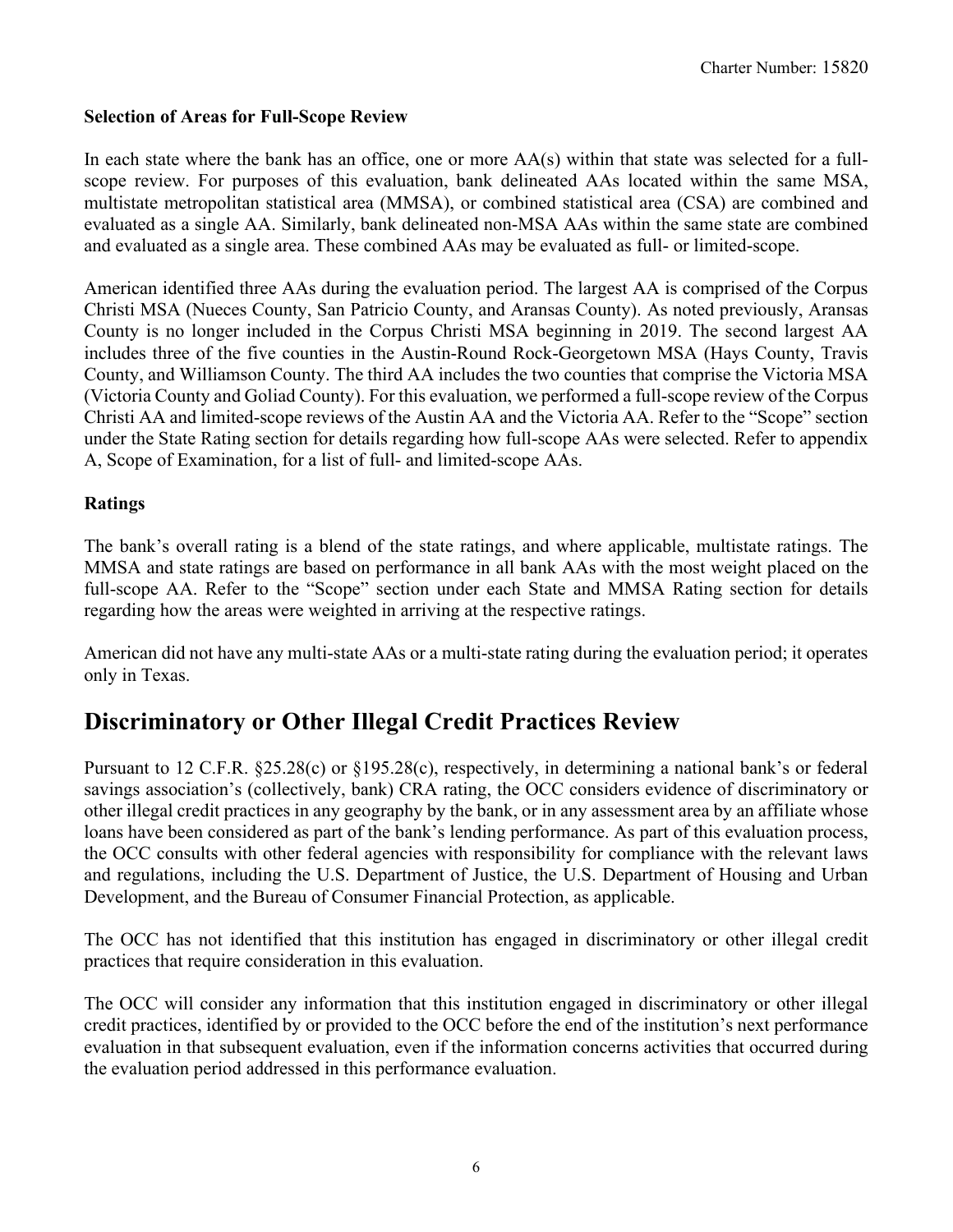# <span id="page-6-0"></span>**State Rating**

# <span id="page-6-1"></span>**State of Texas**

#### **CRA rating for the State of Texas[1](#page-6-2): Satisfactory The Lending Test is rated: Low Satisfactory. The Investment Test is rated: Outstanding. The Service Test is rated: Low Satisfactory.**

The major factors that support this rating include:

### **Lending Test**

- American made a significant volume of CD loans in all its AAs, especially in the Corpus Christi AA.
- Lending activity reflects adequate responsiveness to credit needs in the AAs.
- American originated a substantial majority of loans, 88.5 percent by number and 86.1 percent by dollar volume, inside its AAs.
- The geographic distribution of loans and the distribution by borrower income levels and business sizes are adequate.

### **Investment Test**

• American has a significant level of responsive investments and donations that benefit the AAs and support the bank's strategic focus on small business lending and development.

### **Service Test**

- Retail delivery systems are reasonably accessible in the bank's AAs. The bank provides alternative delivery systems, including ATMs, online banking, and mobile banking that expand access to bank services.
- Banking hours are consistent throughout the AAs and tailored for the convenience and needs of the AAs.
- American provides a relatively high level of CD services.

# **Description of Institution's Operations in Texas**

American operates 12 banking centers in Texas, including the bank's main office in Corpus Christi. Seven banking centers (58 percent) are in the Corpus Christi AA; 2 (17 percent) in the Austin AA, 2 (17 percent) in the Victoria AA, and 1 (8 percent) in the non-MSA AA. We completed a full-scope review of the Corpus Christi AA and performed limited-scope reviews for the other AAs.

As noted previously, the Corpus Christi AA included all three counties in the Corpus Christi, TX MSA. The 2019 OMB changes redefined the Corpus Christi MSA to include only Nueces County and San Patricio County. Aransas County was removed and designated as a non-MSA county. The bank's AAs meet regulatory requirements and do not arbitrarily exclude low- or moderate-income geographies.

<span id="page-6-2"></span> $<sup>1</sup>$  This rating reflects performance within the multistate metropolitan statistical area. The statewide evaluations do not reflect</sup> performance in the parts of those states contained within the multistate metropolitan statistical area.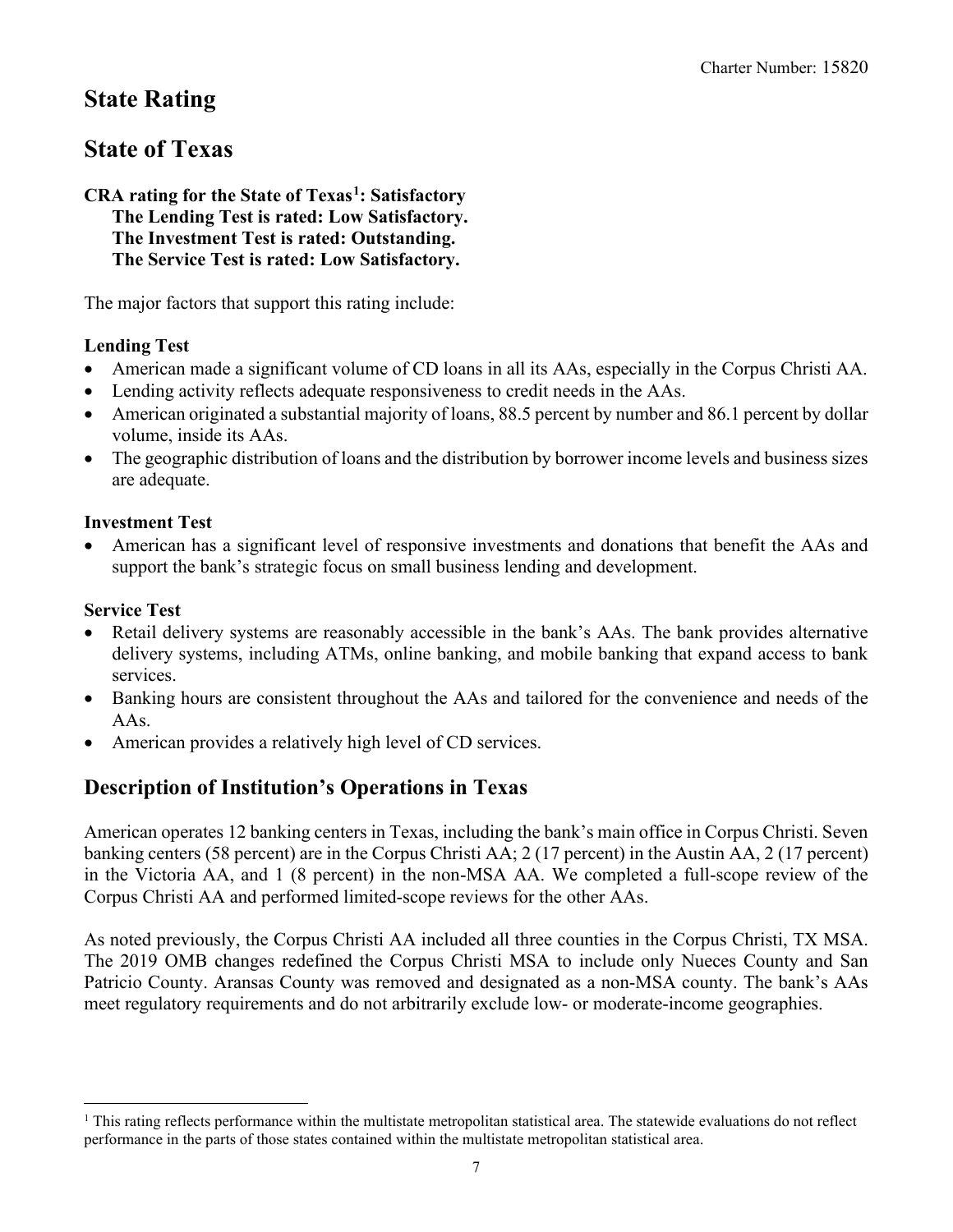### Corpus Christi AA

American operates 7 branches and ATMs, along with 6 remote ATMs in the Corpus Christi AA. Six branches are in the city of Corpus Christi and one is in Port Aransas. The bank does not have branches in San Patricio County. Eighty-two percent of the bank's deposits are in this AA. Based on HMDA and CD loan activity during the evaluation period, 91 percent of the loans originated were in this AA.

The June 30, 2019 FDIC Market Share Report reflects American ranks second of 15 institutions in the AA with a deposit market share of 17.8 percent; Frost Bank, a large regional bank, ranks first with a deposit market share of 23.1 percent. American faces strong competition in this AA from large national banks (Wells Fargo Bank N.A., Bank of America, N.A., and BBVA USA), large regional banks (Prosperity Bank, Plains Capital Bank, and International Bank of Commerce), and other types of financial institutions.

The 2019 Peer Mortgage Data reflects American ranked 22<sup>nd</sup> of 446 mortgage lenders with a market share of 1.35 percent based on number of mortgage loans originated in the Corpus Christi AA. The Navy Army Community Credit Union is ranked first with a market share of 10.7 percent.

The Moody's Analytic Report for Corpus Christi shows tourism is the largest industry in the area due to its impact on hotels/motels and restaurants. Government entities and healthcare are the largest industries. Major employers include Corpus Christi Independent School District, Naval Air Station Corpus Christi, HEB Grocery, Corpus Christi Army Depot, and Christus Spohn Hospital.

The Bureau of Labor Statistics reflects an unemployment rate of 4.3 percent at year end 2019 for the Corpus Christi AA. The rate is higher than the state average of 3.5 percent and the national average of 3.7 percent. The 2015 ACS data shows 13.6 percent of the households had incomes below the poverty level.

To help identify needs and opportunities in the AA, we reviewed two recent regulatory agency contacts with organizations that focus on affordable housing and small business economic development. The contacts indicate a need for home buyers assistance programs, affordable housing, and making loans to small businesses.

The following tables provide additional information about the Corpus Christi AA. The first table reflects data for the three-county AA from 2017 to 2018; the second table reflects data on the updated AA that includes only Nueces County and San Patricio County.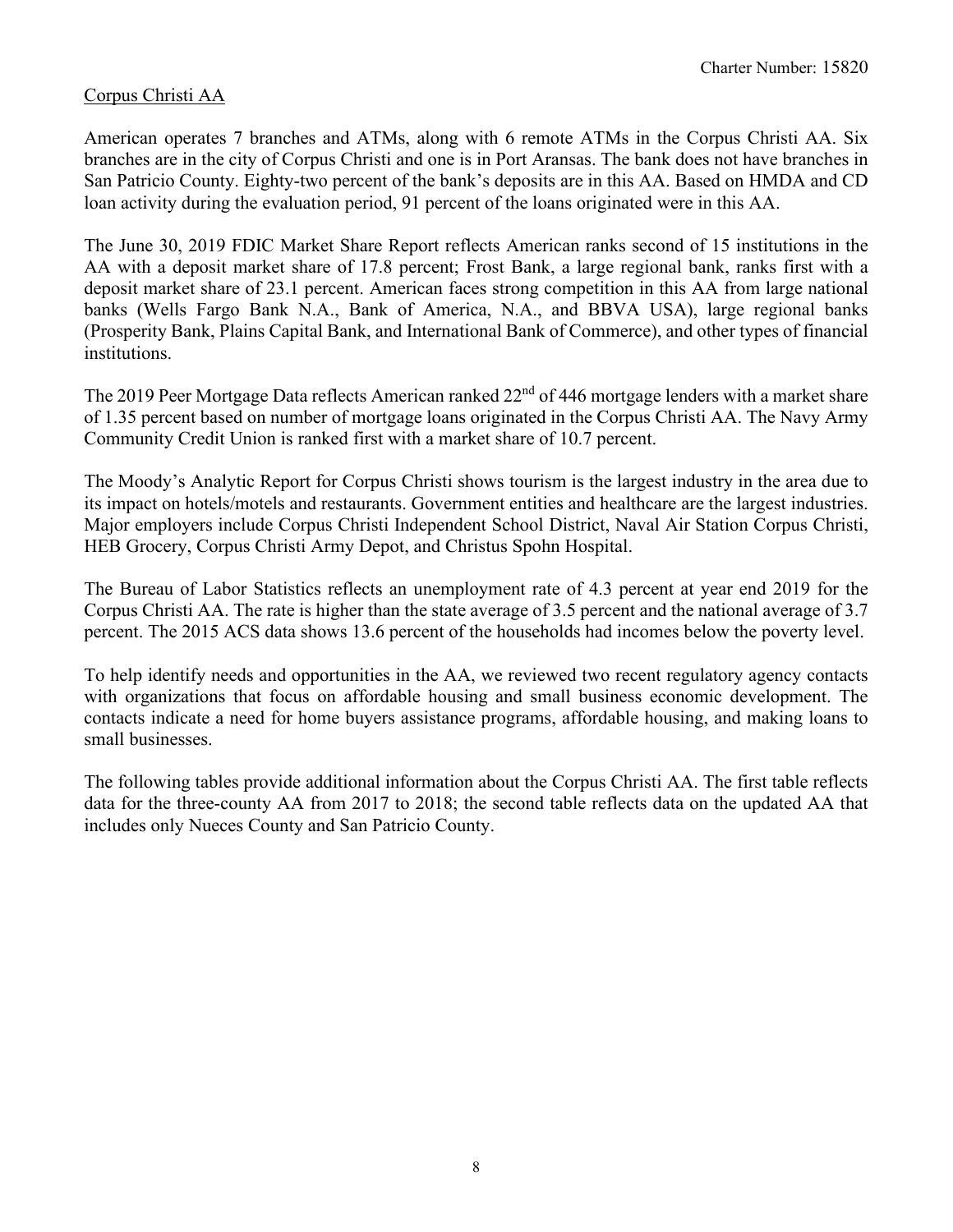| <b>Demographic Characteristics</b>                         | #       | Low      | <b>Nueces, San Patricio, and Aransas Counties</b><br>Moderate | <b>Middle</b>                | <b>Upper</b> | $NA*$     |  |
|------------------------------------------------------------|---------|----------|---------------------------------------------------------------|------------------------------|--------------|-----------|--|
|                                                            |         | $%$ of # | $%$ of #                                                      | $%$ of #                     | $%$ of #     | $%$ of #  |  |
| Geographies (Census Tracts)                                | 104     | 5.8      | 27.9                                                          | 31.7                         | 30.8         | 3.8       |  |
| Population by Geography                                    | 442,422 | 5.0      | 30.5                                                          | 33.0                         | 30.9         | 0.6       |  |
| Housing Units by Geography                                 | 186,910 | 4.8      | 29.5                                                          | 33.7                         | 32.0         | 0.0       |  |
| Owner-Occupied Units by Geography                          | 95,035  | 3.2      | 27.4                                                          | 33.1                         | 36.3         | 0.0       |  |
| Occupied Rental Units by Geography                         | 64,328  | 6.7      | 32.8                                                          | 32.8                         | 27.7         | 0.0       |  |
| Vacant Units by Geography                                  | 27,547  | 5.5      | 29.0                                                          | 37.8                         | 27.7         | 0.0       |  |
| Businesses by Geography                                    | 26,696  | 3.1      | 30.1                                                          | 33.7                         | 32.8         | 0.3       |  |
| Farms by Geography                                         | 843     | 2.1      | 23.5                                                          | 29.9                         | 44.4         | 0.1       |  |
| Family Distribution by Income Level                        | 110,737 | 22.6     | 17.4                                                          | 18.2                         | 41.8         | $0.0\,$   |  |
| Household Distribution by Income Level                     | 159,363 | 25.0     | 16.2                                                          | 17.0                         | 41.8         | 0.0       |  |
| Median Family Income MSA - 18580<br>Corpus Christi, TX MSA |         |          | \$57,801 Median Housing Value                                 |                              |              | \$124,710 |  |
|                                                            |         |          |                                                               | Median Gross Rent            |              |           |  |
|                                                            |         |          |                                                               | Families Below Poverty Level |              |           |  |

| Demographic Information of the Corpus Christi Assessment Area<br><b>Nueces and San Patricio Counties</b>                                                                              |         |                 |                               |                           |                          |                   |  |  |  |  |
|---------------------------------------------------------------------------------------------------------------------------------------------------------------------------------------|---------|-----------------|-------------------------------|---------------------------|--------------------------|-------------------|--|--|--|--|
| <b>Demographic Characteristics</b>                                                                                                                                                    | #       | Low<br>$%$ of # | Moderate<br>$%$ of #          | <b>Middle</b><br>$%$ of # | <b>Upper</b><br>$%$ of # | $NA*$<br>$%$ of # |  |  |  |  |
| Geographies (Census Tracts)                                                                                                                                                           | 98      | 6.1             | 27.6                          | 34.7                      | 28.6                     | 3.1               |  |  |  |  |
| Population by Geography                                                                                                                                                               | 418,130 | 5.3             | 29.7                          | 35.7                      | 28.5                     | 0.6               |  |  |  |  |
| Housing Units by Geography                                                                                                                                                            | 171,296 | 5.2             | 28.6                          | 36.0                      | 30.2                     | 0.0               |  |  |  |  |
| Owner-Occupied Units by Geography                                                                                                                                                     | 87,995  | 3.5             | 26.5                          | 36.2                      | 33.8                     | 0.0               |  |  |  |  |
| Occupied Rental Units by Geography                                                                                                                                                    | 61,686  | 7.0             | 32.1                          | 34.5                      | 26.3                     | 0.0               |  |  |  |  |
| Vacant Units by Geography                                                                                                                                                             | 21,615  | 7.0             | 27.1                          | 39.0                      | 27.0                     | 0.0               |  |  |  |  |
| Businesses by Geography                                                                                                                                                               | 28,000  | 3.3             | 29.4                          | 35.7                      | 31.2                     | 0.3               |  |  |  |  |
| Farms by Geography                                                                                                                                                                    | 837     | 2.2             | 22.2                          | 33.9                      | 41.6                     | 0.1               |  |  |  |  |
| Family Distribution by Income Level                                                                                                                                                   | 104,286 | 22.4            | 17.3                          | 18.1                      | 42.2                     | 0.0               |  |  |  |  |
| Household Distribution by Income Level                                                                                                                                                | 149,681 | 24.7            | 16.0                          | 17.1                      | 42.2                     | $0.0\,$           |  |  |  |  |
| Median Family Income                                                                                                                                                                  |         |                 | \$58,364 Median Housing Value |                           |                          | \$122,079         |  |  |  |  |
|                                                                                                                                                                                       |         |                 | Median Gross Rent             |                           |                          | \$897             |  |  |  |  |
|                                                                                                                                                                                       |         |                 | Families Below Poverty Level  |                           |                          | 13.6%             |  |  |  |  |
| Source: 2015 ACS and 2019 D&B Data. Due to rounding, totals may not equal 100.0%<br>(*) The NA category consists of geographies that have not been assigned an income classification. |         |                 |                               |                           |                          |                   |  |  |  |  |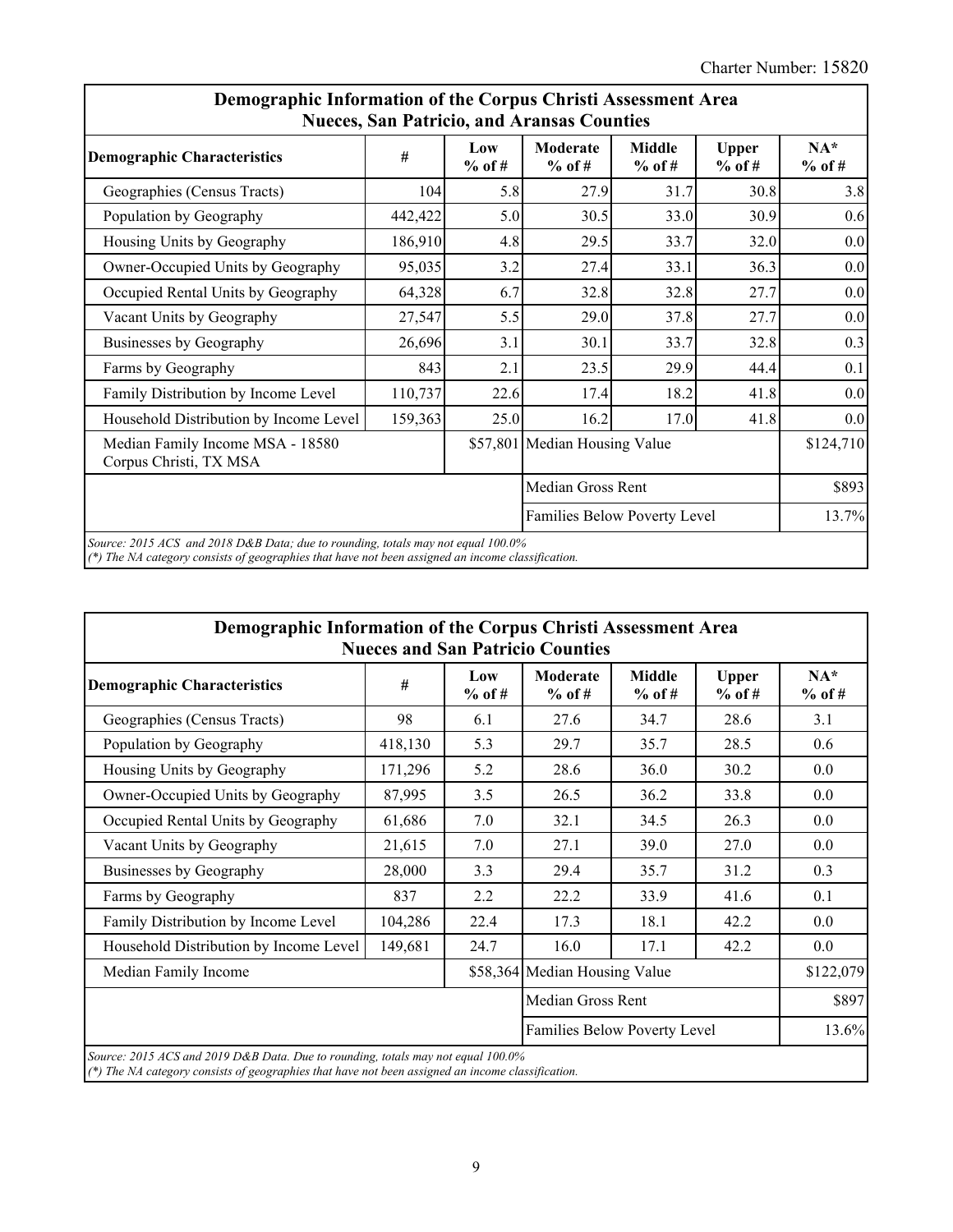### Austin AA

The Austin AA includes 3 of 5 counties (Hays County, Travis County, and Williamson County) in the Austin-Round Rock-Georgetown MSA. American operates 2 branches and 2 ATMs in the Austin AA. Eight percent of the bank's deposits are in this AA. Based on HMDA and CD loan activity during the evaluation period, 7 percent of the loans originated were in this AA.

The June 30, 2019 FDIC Market Share Report reflects American ranks 32<sup>nd</sup> of 64 institutions in the AA with a deposit market share of 0.3 percent. American faces strong competition from large national banks including Wells Fargo Bank, N.A., JPMorgan Chase Bank, N.A., and Bank of America, N.A., with deposit market shares of 20.2 percent, 18.5 percent, and 16.9 percent, respectively.

The 2019 Peer Mortgage Data reflects American ranked  $301<sup>st</sup>$  of 863 mortgage lenders with a market share of 0.02 percent based on number of mortgage loans originated in the Austin AA. Wells Fargo Bank, N.A. ranked first with a market share of 7.9 percent, and JPMorgan Chase Bank, N.A. is second with a market share of 4.8 percent.

The Moody's Analytic Report for Austin shows leading industries are computer and electronic products, education, and healthcare. Major employers include University of Texas at Austin, Dell Inc., Seton Healthcare Network, and St. David's Healthcare.

The Bureau of Labor Statistics reflects an unemployment rate of 2.4 percent at year end 2019 for the Austin MSA. The rate is lower than the state average of 3.5 percent and the national average of 3.7 percent. The 2015 ACS data shows 12.4 percent of the households had incomes below the poverty level.

To help identify needs and opportunities in the AA, we reviewed two recent regulatory agency contacts with organizations that focus on affordable housing and economic development. The contacts indicate a need for affordable housing, loans to small businesses, and financial literacy.

The following table provides additional information about the Austin AA.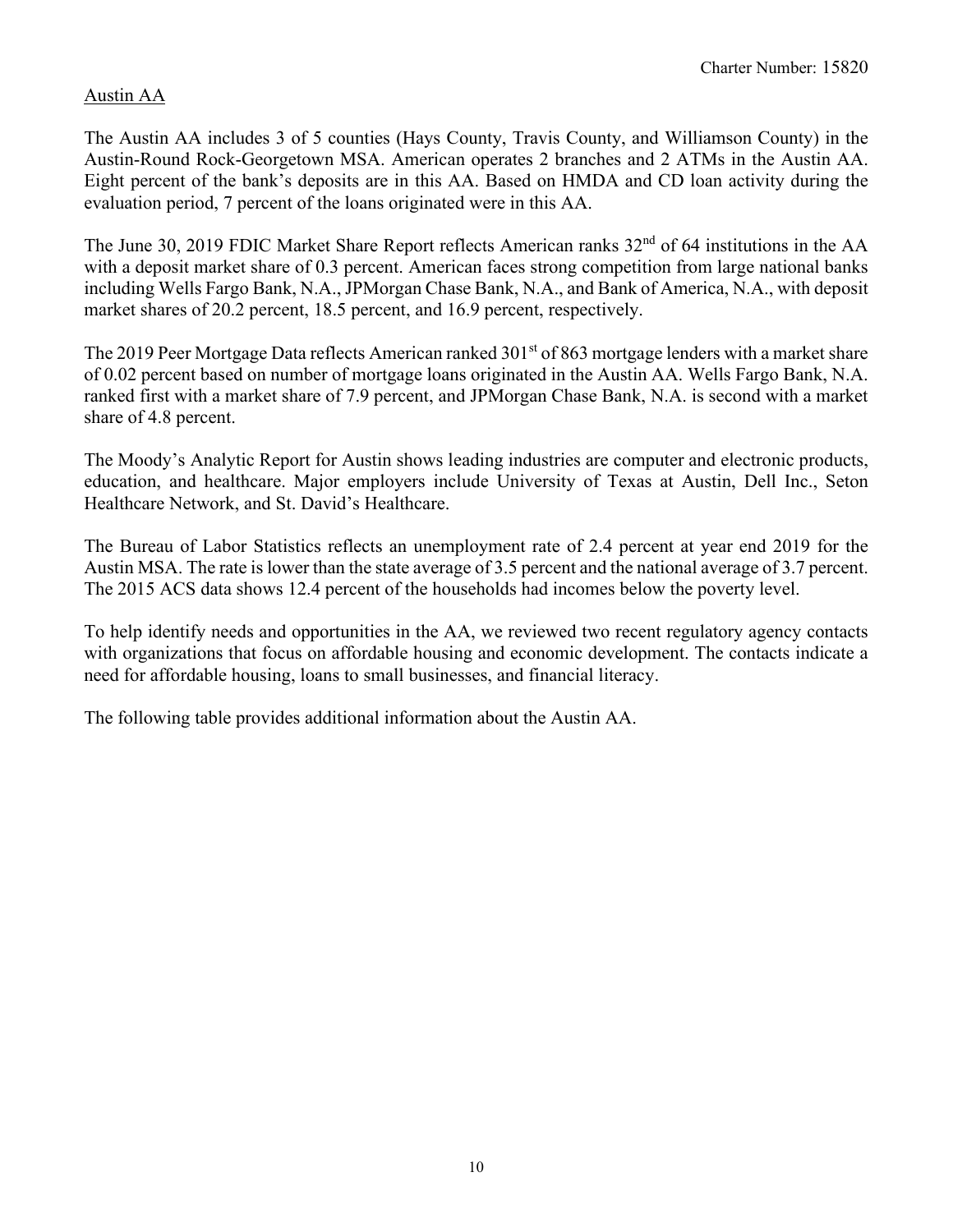|                                                                              | Demographic Information of the Austin Assessment Area<br>Hays County, Travis County, and Williamson County |                 |                               |                           |                          |                   |  |  |  |  |  |  |
|------------------------------------------------------------------------------|------------------------------------------------------------------------------------------------------------|-----------------|-------------------------------|---------------------------|--------------------------|-------------------|--|--|--|--|--|--|
| <b>Demographic Characteristics</b>                                           | #                                                                                                          | Low<br>$%$ of # | Moderate<br>$%$ of #          | <b>Middle</b><br>$%$ of # | <b>Upper</b><br>$%$ of # | $NA*$<br>$%$ of # |  |  |  |  |  |  |
| Geographies (Census Tracts)                                                  | 332                                                                                                        | 11.1            | 20.2                          | 36.4                      | 30.4                     | 1.8               |  |  |  |  |  |  |
| Population by Geography                                                      | 1,772,799                                                                                                  | 10.7            | 20.4                          | 36.6                      | 31.1                     | 1.2               |  |  |  |  |  |  |
| Housing Units by Geography                                                   | 703,773                                                                                                    | 10.7            | 18.7                          | 37.7                      | 32.0                     | 0.9               |  |  |  |  |  |  |
| Owner-Occupied Units by<br>Geography                                         | 371,405                                                                                                    | 4.1             | 15.8                          | 39.5                      | 40.5                     | 0.2               |  |  |  |  |  |  |
| Occupied Rental Units by<br>Geography                                        | 279,968                                                                                                    | 19.1            | 22.5                          | 35.4                      | 21.2                     | 1.8               |  |  |  |  |  |  |
| Vacant Units by Geography                                                    | 52,400                                                                                                     | 13.2            | 19.2                          | 36.5                      | 29.4                     | 1.7               |  |  |  |  |  |  |
| Businesses by Geography                                                      | 197,455                                                                                                    | 7.0             | 12.5                          | 33.4                      | 45.8                     | 1.3               |  |  |  |  |  |  |
| Farms by Geography                                                           | 3,970                                                                                                      | 5.2             | 14.7                          | 39.5                      | 40.4                     | 0.3               |  |  |  |  |  |  |
| Family Distribution by Income<br>Level                                       | 401,265                                                                                                    | 22.1            | 16.5                          | 19.7                      | 41.7                     | 0.0               |  |  |  |  |  |  |
| Household Distribution by Income<br>Level                                    | 651,373                                                                                                    | 23.3            | 16.4                          | 18.0                      | 42.3                     | $0.0\,$           |  |  |  |  |  |  |
| Median Family Income MSA -<br>12420 Austin-Round Rock-<br>Georgetown, TX MSA |                                                                                                            |                 | \$78,997 Median Housing Value |                           |                          | \$240,486         |  |  |  |  |  |  |
|                                                                              |                                                                                                            |                 | Median Gross Rent             |                           |                          | \$1,074           |  |  |  |  |  |  |
|                                                                              |                                                                                                            |                 | Families Below Poverty Level  |                           |                          | 9.4%              |  |  |  |  |  |  |

### Victoria AA

The Victoria AA includes both counties in the Victoria MSA, Goliad County and Victoria County. American operates 2 branches and 2 ATMs in the Victoria AA. Seven percent of the bank's deposits are in this AA. Based on HMDA and CD loan activity during the evaluation period, 1 percent of the loans originated were in this AA.

The June 30, 2019 FDIC Market Share Report reflects American ranks fourth of 18 institutions in the AA with a deposit market share of 3.9 percent. American faces strong competition from a large regional bank, Prosperity Bank that ranks first with a deposit market share of 51.8 percent and from a large national bank, Wells Fargo Bank N.A., with a deposit market share of 24.98 percent.

The 2019 Peer Mortgage Data reflects American ranked 130<sup>th</sup> of 220 mortgage lenders with a market share of 0.06 percent based on number of mortgage loans originated in the Victoria AA. Wells Fargo Bank, N.A. ranked first with a market share of 7.9 percent.

The Moody's Analytic Report for Victoria shows petrochemical-related jobs and medical-related jobs. Major employers include Formosa Plastic, The Inteplast Group, DeTar Healthcare System, and Citizens Medical Center.

The Bureau of Labor Statistics reflects an unemployment rate of 3.4 percent at year end 2019 for the Victoria AA. The rate is slightly lower than the state average of 3.5 percent and the national average of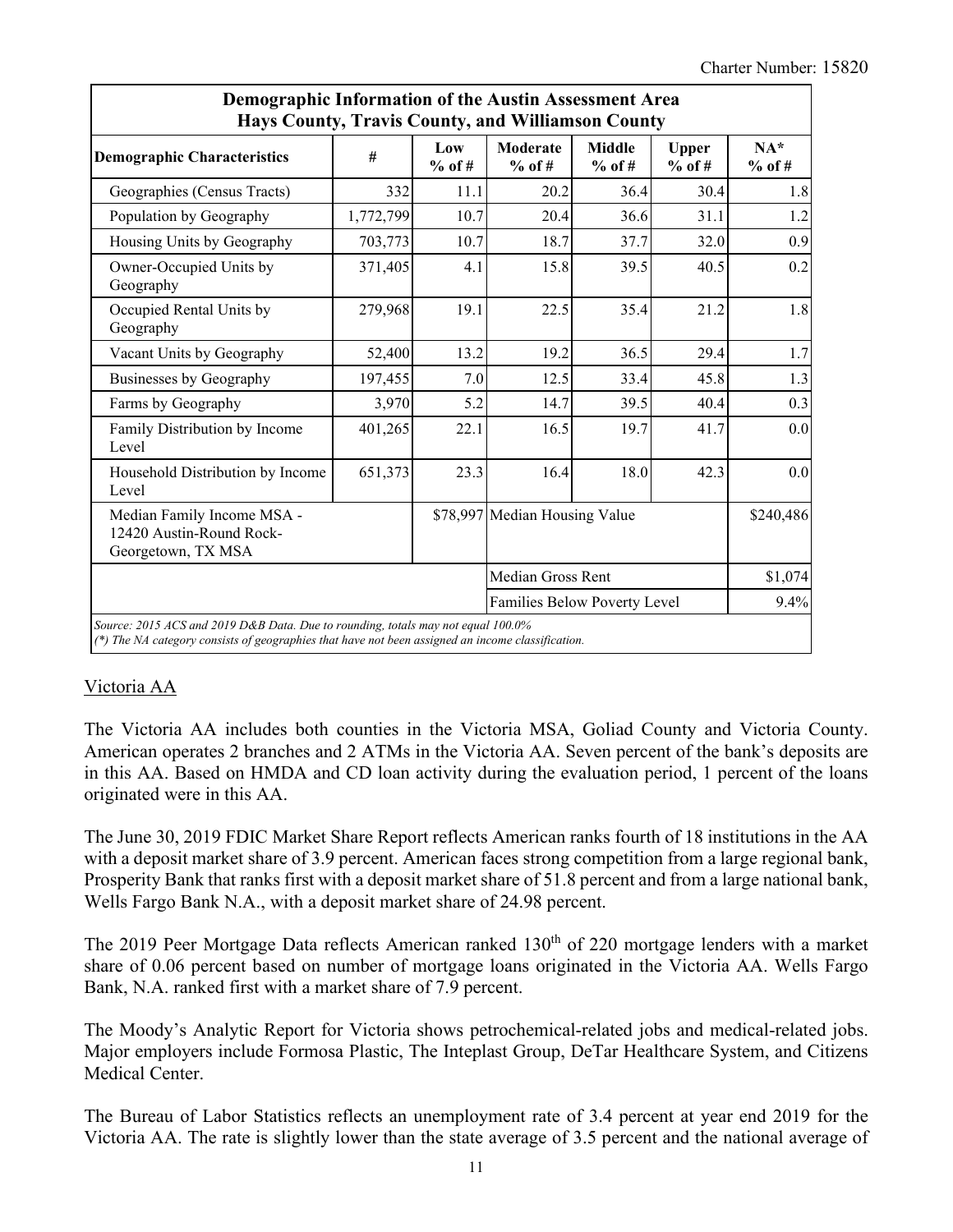3.7 percent. The 2015 ACS data shows 12.4 percent of the households had incomes below the poverty level.

To help identify needs and opportunities in the AA, we reviewed a recent regulatory agency contact with an organization that focuses on economic development. The contact indicated a need for home loans, particularly affordable housing, and loans to small businesses.

| Demographic Information of the Victoria Assessment Area<br>Goliad County and Victoria County |        |                 |                               |                           |                          |                   |  |  |  |  |
|----------------------------------------------------------------------------------------------|--------|-----------------|-------------------------------|---------------------------|--------------------------|-------------------|--|--|--|--|
| <b>Demographic Characteristics</b>                                                           | #      | Low<br>$%$ of # | <b>Moderate</b><br>$%$ of #   | <b>Middle</b><br>$%$ of # | <b>Upper</b><br>$%$ of # | $NA*$<br>$%$ of # |  |  |  |  |
| Geographies (Census Tracts)                                                                  | 25     | 4.0             | 32.0                          | 36.0                      | 24.0                     | 4.0               |  |  |  |  |
| Population by Geography                                                                      | 97,509 | 3.4             | 32.2                          | 31.2                      | 33.1                     | 0.0               |  |  |  |  |
| Housing Units by Geography                                                                   | 39,595 | 3.1             | 31.0                          | 32.6                      | 33.3                     | 0.0               |  |  |  |  |
| Owner-Occupied Units by<br>Geography                                                         | 23,844 | 2.0             | 23.9                          | 32.2                      | 41.9                     | 0.0               |  |  |  |  |
| Occupied Rental Units by<br>Geography                                                        | 11,547 | 5.4             | 46.2                          | 28.3                      | 20.2                     | 0.0               |  |  |  |  |
| Vacant Units by Geography                                                                    | 4,204  | 3.2             | 29.8                          | 46.7                      | 20.2                     | 0.0               |  |  |  |  |
| Businesses by Geography                                                                      | 6,640  | 2.1             | 32.8                          | 30.0                      | 35.0                     | 0.2               |  |  |  |  |
| Farms by Geography                                                                           | 255    | 0.8             | 17.3                          | 41.2                      | 40.8                     | 0.0               |  |  |  |  |
| Family Distribution by Income<br>Level                                                       | 25,166 | 23.2            | 16.8                          | 18.2                      | 41.9                     | 0.0               |  |  |  |  |
| Household Distribution by Income<br>Level                                                    | 35,391 | 23.6            | 16.4                          | 18.2                      | 41.8                     | 0.0               |  |  |  |  |
| Median Family Income MSA -<br>47020 Victoria, TX MSA                                         |        |                 | \$60,302 Median Housing Value |                           |                          | \$117,687         |  |  |  |  |
|                                                                                              |        |                 | Median Gross Rent             |                           |                          | \$786             |  |  |  |  |
|                                                                                              |        |                 | Families Below Poverty Level  |                           |                          | 12.4%             |  |  |  |  |

The following table provides additional information about the Victoria AA.

### Aransas County AA

As noted previously in this document, OMB revised geographic boundaries for metropolitan areas in 2019. The changes resulted in removing Aransas County from the Corpus Christi MSA and designating it a non-MSA rural county. American operates 1 branch and 1 ATM in Aransas County. Three percent of the bank's deposits are in this AA. Based on HMDA and CD loan activity during the evaluation period, less than 1 percent of the bank's loans originated in this AA.

The June 30, 2019 FDIC Market Share Report reflects American ranks fourth of 6 institutions in the AA with a deposit market share 11.2 percent. American faces competition from a large regional bank, Prosperity Bank that ranks first with a deposit market share of 35.1 percent and from a large national bank, Wells Fargo Bank N.A., with a deposit market share of 29.9 percent.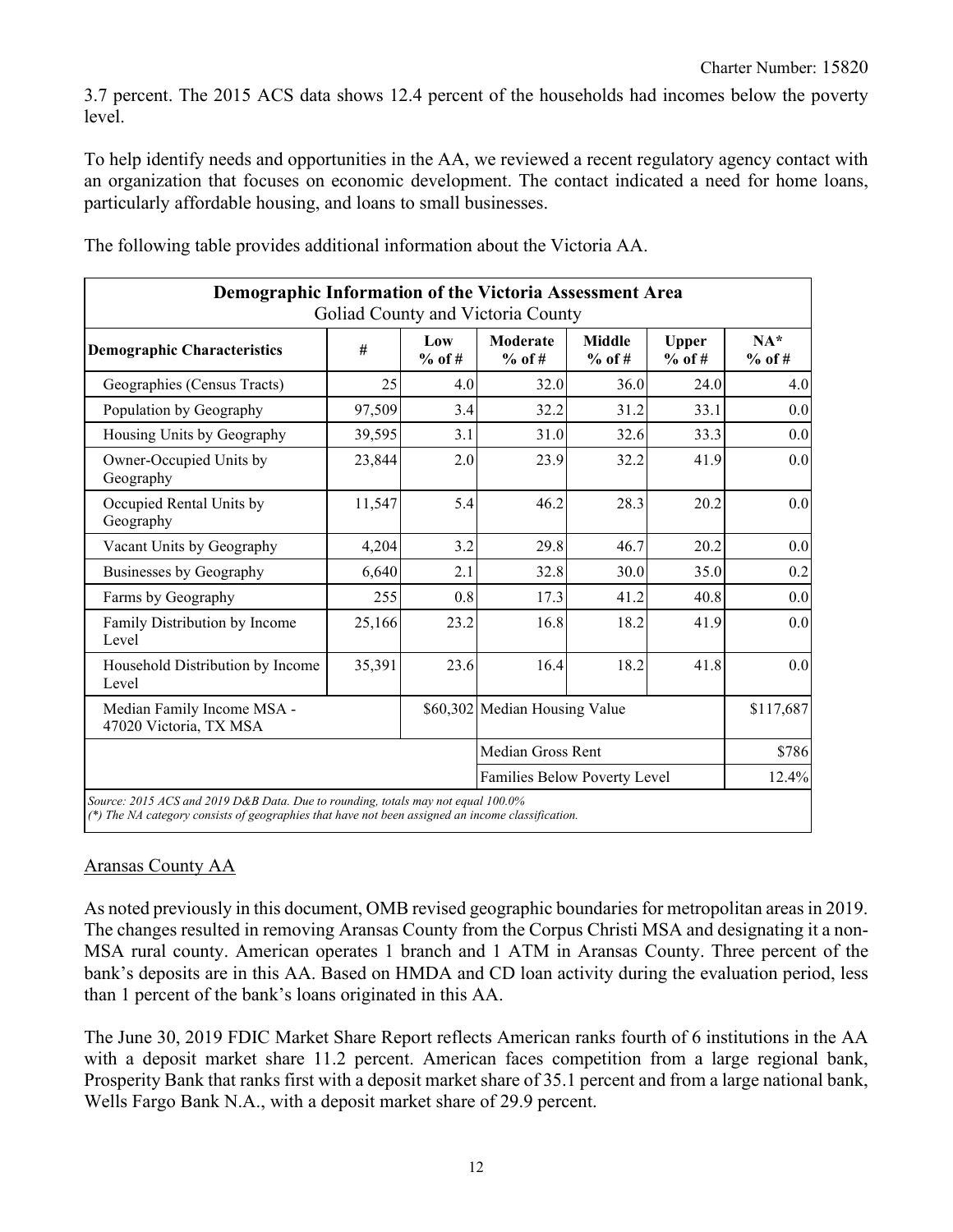The 2019 Peer Mortgage Data reflects American ranked 20<sup>th</sup> of 230 mortgage lenders with a market share of 1.23 percent based on number of mortgage loans originated in the Aransas County. Wells Fargo Bank, N.A. ranked first with a market share of 6.4 percent.

Aransas County is on the Gulf of Mexico and offers a laid-back quality of life. The fastest growing population in this area is retirees relocating to this area. Major industries include seafood, oil production, tourism, sport hunting and fishing, boating and water sports. Top employers include Aransas County Independent School District, Aransas County Government, Walmart, and HEB Grocery.

The Bureau of Labor Statistics reflects an unemployment rate of 3.9 percent at year end 2019 for the Aransas County. The rate is slightly higher than the state average of 3.5 percent and the national average of 3.7 percent. The 2015 ACS data shows 14.2 percent of the households had incomes below the poverty level.

To help identify needs and opportunities in the AA, we reviewed a recent regulatory agency contacts with an organization that focuses on economic development. The contact indicated a need for home loans, particularly affordable housing, and loans to small businesses.

| Demographic Information of the Aransas County Assessment Area |        |                 |                               |                           |                          |                   |  |  |  |  |
|---------------------------------------------------------------|--------|-----------------|-------------------------------|---------------------------|--------------------------|-------------------|--|--|--|--|
| <b>Demographic Characteristics</b>                            | #      | Low<br>$%$ of # | <b>Moderate</b><br>$%$ of #   | <b>Middle</b><br>$%$ of # | <b>Upper</b><br>$%$ of # | $NA*$<br>$%$ of # |  |  |  |  |
| Geographies (Census Tracts)                                   | 6      | 0.0             | 16.7                          | 33.3                      | 33.3                     | 16.7              |  |  |  |  |
| Population by Geography                                       | 24,292 | 0.0             | 16.5                          | 49.2                      | 34.4                     | 0.0               |  |  |  |  |
| Housing Units by Geography                                    | 15,614 | 0.0             | 13.7                          | 55.8                      | 30.5                     | 0.0               |  |  |  |  |
| Owner-Occupied Units by<br>Geography                          | 7,040  | 0.0             | 11.7                          | 55.2                      | 33.1                     | 0.0               |  |  |  |  |
| Occupied Rental Units by<br>Geography                         | 2,642  | 0.0             | 22.0                          | 51.0                      | 27.1                     | 0.0               |  |  |  |  |
| Vacant Units by Geography                                     | 5,932  | 0.0             | 12.3                          | 58.7                      | 29.0                     | 0.0               |  |  |  |  |
| Businesses by Geography                                       | 1,930  | 0.0             | 10.9                          | 43.3                      | 45.8                     | 0.0               |  |  |  |  |
| Farms by Geography                                            | 66     | 0.0             | 9.1                           | 59.1                      | 31.8                     | 0.0               |  |  |  |  |
| Family Distribution by Income<br>Level                        | 6,451  | 26.2            | 19.3                          | 19.4                      | 35.2                     | $0.0\,$           |  |  |  |  |
| Household Distribution by Income<br>Level                     | 9,682  | 29.0            | 18.9                          | 15.9                      | 36.1                     | 0.0               |  |  |  |  |
| Median Family Income Non-<br>MSAs - TX                        |        |                 | \$52,198 Median Housing Value |                           |                          | \$153,577         |  |  |  |  |
|                                                               |        |                 | Median Gross Rent             |                           |                          | \$804             |  |  |  |  |
|                                                               |        |                 | Families Below Poverty Level  |                           |                          | 14.2%             |  |  |  |  |

The following table provides additional information about the Aransas County AA.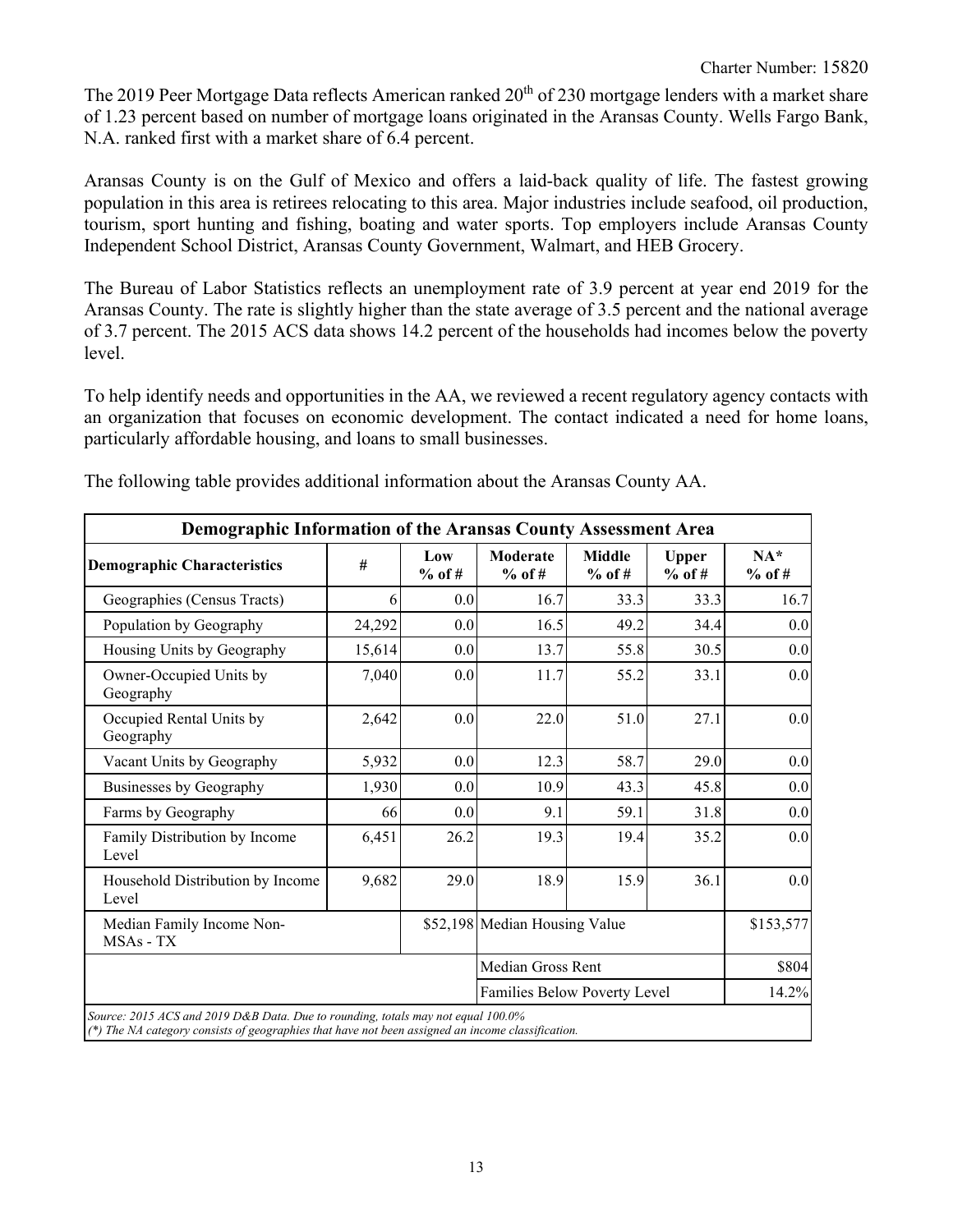# **Scope of Evaluation in Texas**

We performed a full-scope review of the Corpus Christi AA and limited-scope reviews of the Austin AA and the Victoria AA. The Corpus Christi AA was selected for a full-scope review because 82 percent of bank deposits and 86 percent of home mortgage and CD loans originated in the AA. We placed the most weight on lending activities in the Corpus Christi AA when determining the overall conclusion.

# **CONCLUSIONS WITH RESPECT TO PERFORMANCE TESTS IN TEXAS**

# **LENDING TEST**

The bank's performance under the Lending Test in Texas is rated Low Satisfactory.

# **Conclusions for Area Receiving a Full-Scope Review**

Based on a full-scope review, the bank's performance in the Corpus Christi AA is adequate. The level of CD lending had a positive impact on lending performance given the bank's responsiveness to CD lending activities.

# **Lending Activity**

Lending levels reflect adequate responsiveness to AA credit needs. As shown in the following tables, the bank's lending activity for home mortgage and CD loans in the Corpus Christi AA exceeds deposits in the AA. The tables do not include data for small loans to businesses as we found the bank's reported data, including that for geographic location, was not reliable. The bank's performance context document reflects that during the evaluation period, the bank originated 1,978 loans totaling \$329.5 million. The number and dollar volume of small loans to businesses reflects the bank does make these types of loans.

| Number of Loans*                                                                                                       |          |             |       |              |          |  |  |  |  |
|------------------------------------------------------------------------------------------------------------------------|----------|-------------|-------|--------------|----------|--|--|--|--|
| Assessment Area                                                                                                        | Home     | Community   |       |              | % State  |  |  |  |  |
|                                                                                                                        | Mortgage | Development | Total | %State Loans | Deposits |  |  |  |  |
| Full-Scope Review                                                                                                      |          |             |       |              |          |  |  |  |  |
| Corpus Christi AA                                                                                                      | 581      | 30          | 611   | 91.5         | 82.0     |  |  |  |  |
| Limited-Scope Reviews                                                                                                  |          |             |       |              |          |  |  |  |  |
| Austin AA                                                                                                              | 45       | 3           | 48    | 7.2          | 8.1      |  |  |  |  |
| Victoria AA                                                                                                            |          |             |       | 1.0          | 6.6      |  |  |  |  |
| Non-MSA AA                                                                                                             |          |             |       | 0.3          | 3.3      |  |  |  |  |
| <b>Total</b>                                                                                                           | 629      | 39          | 668   | 100.0        | 100.0    |  |  |  |  |
| *The table presents data for all assessment areas. The narrative below addresses performance in full-scope areas only. |          |             |       |              |          |  |  |  |  |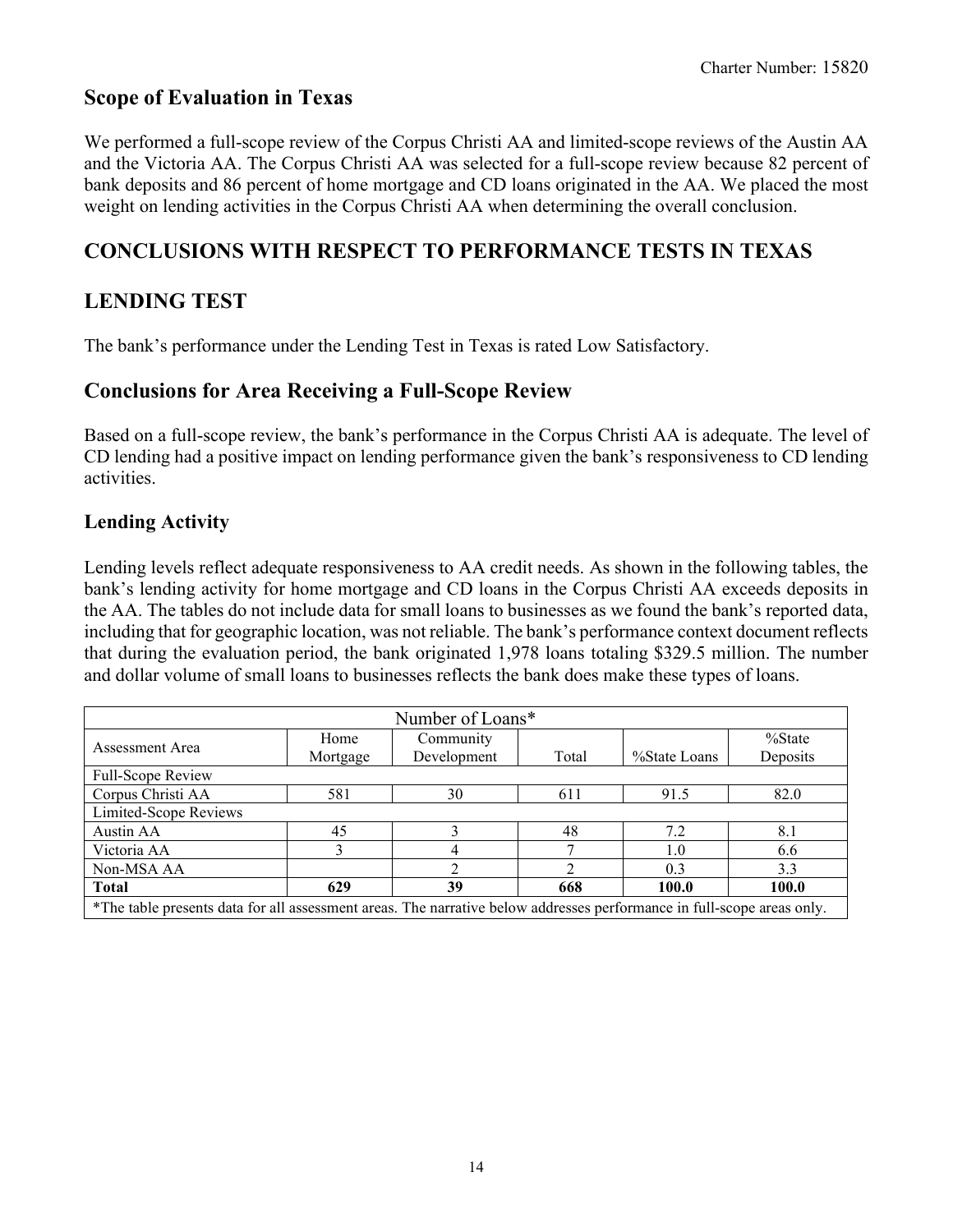| Dollar Volume of Loans (000's)*                                                                                        |          |             |         |           |           |  |  |  |  |
|------------------------------------------------------------------------------------------------------------------------|----------|-------------|---------|-----------|-----------|--|--|--|--|
| Assessment Area                                                                                                        | Home     | Community   |         | $%$ State | $%$ State |  |  |  |  |
|                                                                                                                        | Mortgage | Development | Total   | Loans     | Deposits  |  |  |  |  |
| Full-Scope Review                                                                                                      |          |             |         |           |           |  |  |  |  |
| Corpus Christi AA                                                                                                      | 139,492  | 84,937      | 224,429 | 85.9      | 82.0      |  |  |  |  |
| Limited-Scope Reviews                                                                                                  |          |             |         |           |           |  |  |  |  |
| Austin AA                                                                                                              | 20,836   | 7,850       | 28,686  | 11.0      | 8.1       |  |  |  |  |
| Victoria AA                                                                                                            | 383      | 6,500       | 6,883   | 2.6       | 6.6       |  |  |  |  |
| Non-MSA AA                                                                                                             |          | 1,330       | 1,330   | 0.5       | 3.3       |  |  |  |  |
| <b>Total</b>                                                                                                           | 160,711  | 100,617     | 261,328 | 100.0     | 100.0     |  |  |  |  |
| *The table presents data for all assessment areas. The narrative below addresses performance in full-scope areas only. |          |             |         |           |           |  |  |  |  |

American's lending activity in the Corpus Christi AA is excellent based on home mortgage and CD loans. The bank's percentage of loans by number exceeds the percentage of AA deposits. The percentage of loans by dollar volume is near to the percentage of AA deposits.

Aggregate lending data reflects strong competition for home mortgage loans in the Corpus Christi AA. The 2019 aggregate HMDA data shows American had a 1.35 percent market share ranking 22<sup>nd</sup> out of 446 mortgage lenders. The top three lenders combined for a total market share of 20.9 percent; the institution ranked first had a market share of 10.7 percent. The bank's market share and rank for mortgage lending is below its deposit market share and rank. The FDIC Deposit Market Share Report for June 30, 2019, reflects American ranked second of 15 institutions in the AA with a deposit market share of 17.8 percent.

## **Distribution of Loans by Income Level of the Geography**

The bank exhibits an adequate geographic distribution of loans in the Corpus Christi AA.

### *Home Mortgage Loans*

Refer to Table O in the state of Texas section of appendix D for the facts and data used to evaluate the geographic distribution of the bank's home mortgage loan originations and purchases.

The geographic distribution of home mortgage loans in the Corpus Christi AA during the evaluation period is poor. The percentage of bank loans in low-income geographies is below the percentage of owneroccupied housing units in these areas. The bank's performance is below the aggregate HMDA lending data reported by other mortgage lenders in the area. The percentage of bank loans in moderate-income geographies is below the percentage of owner-occupied housing units in moderate-income geographies. The bank's performance is below the aggregate HMDA lending data reported by other mortgage lenders in the area.

#### *Small Loans to Businesses*

Refer to Table Q in the state of Texas section of appendix D for the facts and data used to evaluate the geographic distribution of the bank's originations and purchases of small loans to businesses.

The geographic distribution of small loans to businesses in the Corpus Christi AA during the evaluation period is adequate. The geographic distribution of small loans to businesses in low-income geographies is very poor as the bank did not make any loans in low-income geographies. The geographic distribution of small loans to businesses in moderate-income geographies is excellent. The percentage of bank loans in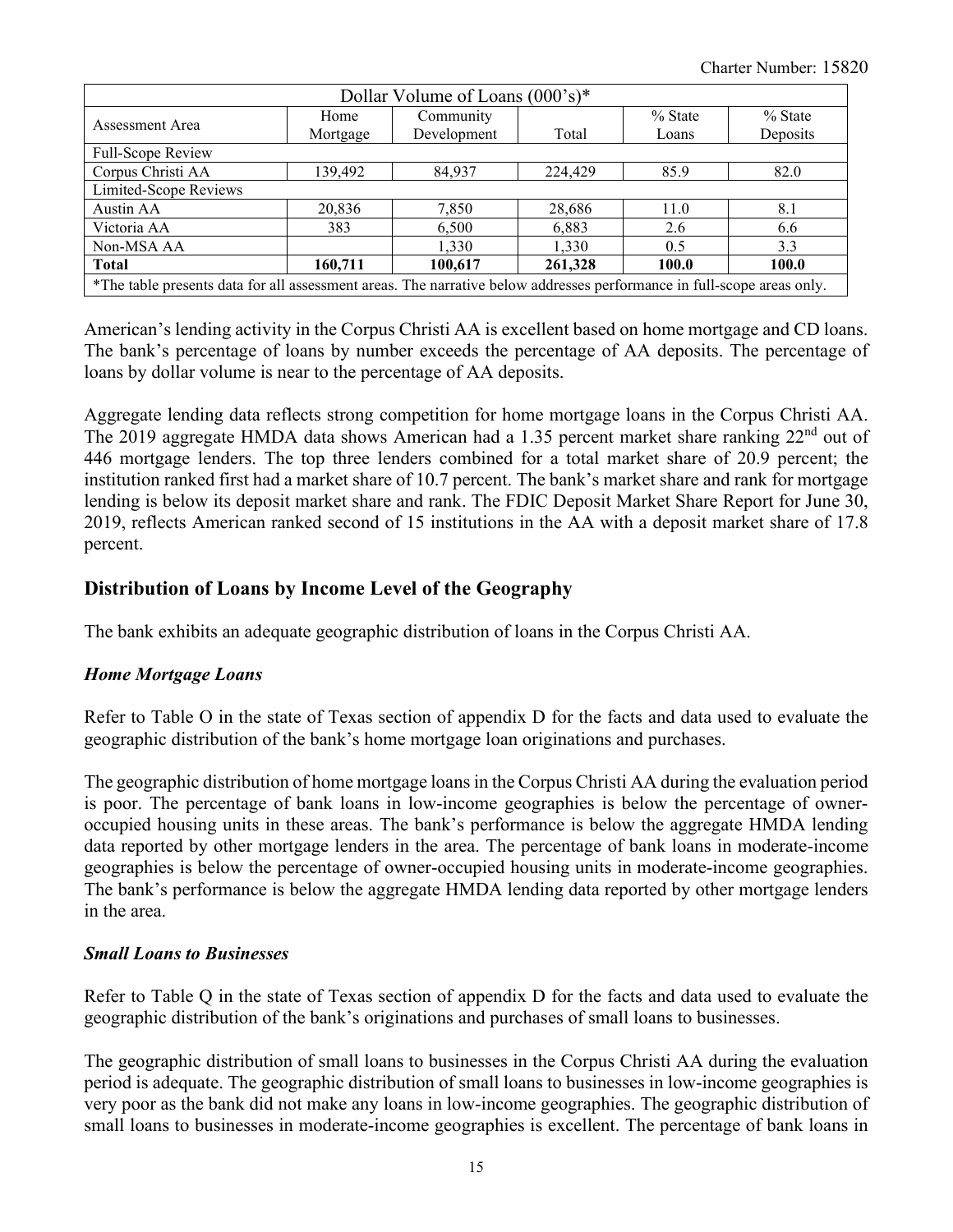moderate-income geographies slightly exceeds the percentage of businesses located in moderate-income geographies. The bank's performance exceeds aggregate data from other area small business lenders.

#### *Lending Gap Analysis*

We reviewed summary reports, maps, and bank-provided information and did not identify any unexplained or conspicuous gaps in geographic distribution of loans.

#### **Distribution of Loans by Income Level of the Borrower**

The bank exhibits an adequate distribution of loans among individuals of different income levels and business of different sizes, given the product lines offered by the institution.

#### *Home Mortgage Loans*

Refer to Table P in the state of Texas section of appendix D for the facts and data used to evaluate the borrower distribution of the bank's home mortgage loan originations and purchases.

The distribution of home mortgage loans to individuals of different income levels is poor. The percentage of bank loans to low-income borrowers is significantly below the percentage of low-income families in the Corpus Christi AA and somewhat lower than the aggregate HMDA lending data reported by other mortgage lenders in the area. The percentage of bank loans to moderate-income borrowers is below the percentage of moderate-income families in the AA and below the aggregate HMDA lending data reported by other mortgage lenders in the area. The demand for affordable housing, rising costs of housing in the AA, and challenges associated with down payment and closing costs impacted the bank's performance among LMI borrowers.

#### *Small Loans to Businesses*

Refer to Table R in the state of Texas section of appendix D for the facts and data used to evaluate the borrower distribution of the bank's origination and purchase of small loans to businesses.

The distribution of small loans to businesses in the Corpus Christi AA is adequate. The percentage of bank loans to businesses with annual revenues of \$1 million or less is lower than the reported percentage of small businesses in the AA; however, the bank's percentage exceeds the aggregate percentage reported by other businesses lenders in the AA.

#### **Community Development Lending**

The institution is a leader in making CD loans. The Lending Activity Tables, shown above, set forth the information and data used to evaluate the institution's level of CD lending. These tables include all CD loans, including multifamily loans that also qualify as CD loans.

The volume of CD loans in the Corpus Christi AA is excellent. During the evaluation period, the bank originated and/or renewed 30 CD loans totaling \$87.9 million in the AA. The dollar volume represented 74.4 percent of the tier 1 capital allocated to the AA based on December 31, 2019, call report information. The number of CD loans in the Corpus Christi AA represented 76.9 percent of the total number of CD loans the bank originated and/or renewed during the evaluation period.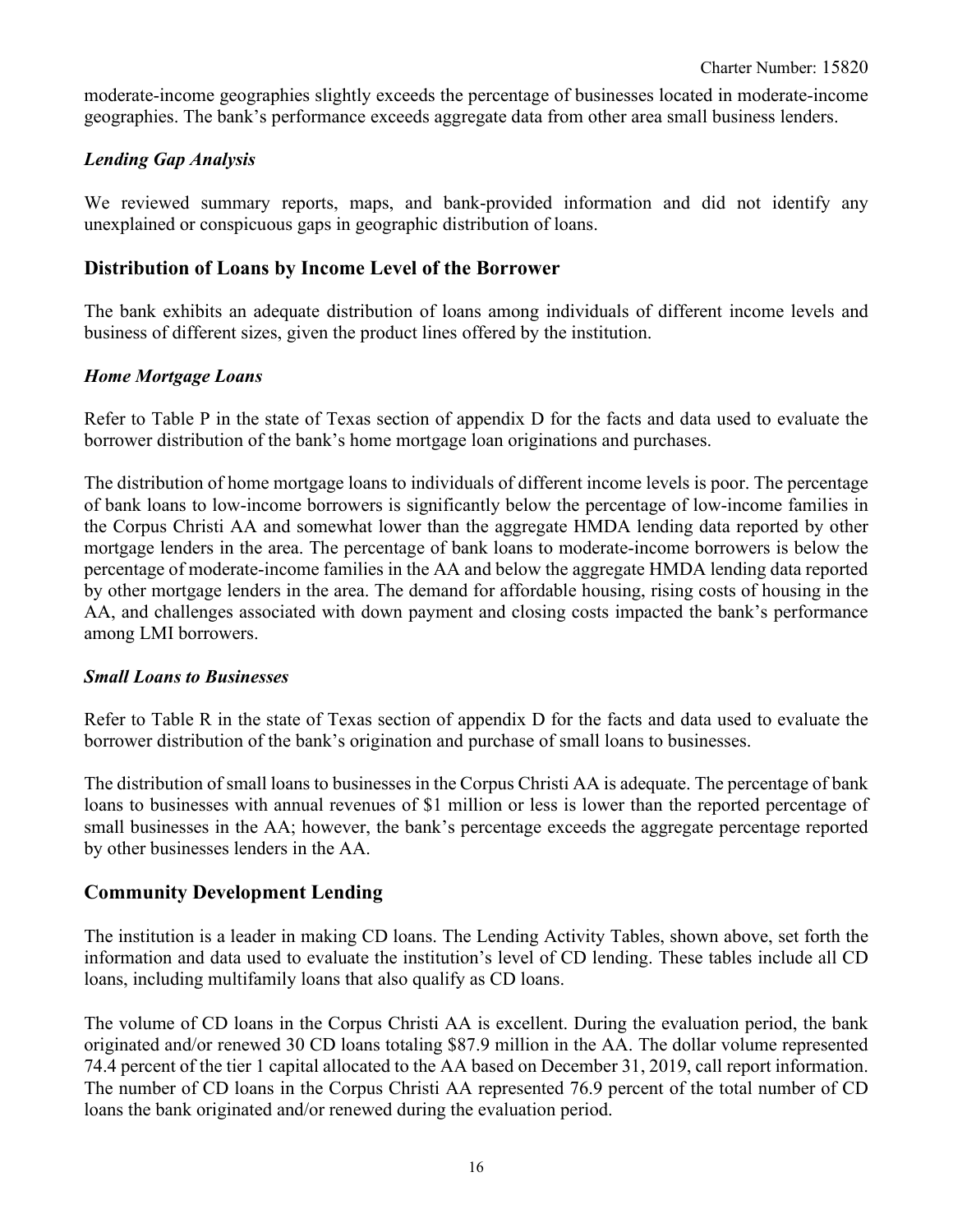The number and dollar volume of CD loans reflected excellent responsiveness to credit and community needs as the loans provided for revitalization and stabilization in the AA. In 2017, Hurricane Harvey struck the area and it (most notably Aransas County) was declared a federal disaster area. American made several loans to help revitalize and stabilize damaged areas and provided for jobs, including those to LMI individuals. The bank made a \$2.8 million loan that financed repairs to a retail center damaged by the hurricane; a \$2.57 million loan that allowed renovations to three restaurants damaged by the hurricane; and a \$1.58 loan that financed building a hotel that created jobs for 15 LMI individuals.

# **Product Innovation and Flexibility**

The institution makes limited use of innovative and/or flexible lending practices in order to serve AA credit needs. American has participated in several programs that help LMI borrowers. The bank identified a need in its markets for a mortgage loan product targeted to LMI borrowers and LMI geographies and created an Affordable Mortgage Product (AMP). American introduced the AMP program in August 2019. The program is designed for borrowers who are purchasing or refinancing a home located in an LMI geography in the bank's AAs or for LMI borrowers. The bank approved an initial \$5 million to this program.

During 2019, American originated 11 loans totaling \$1.7 million through the AMP program. Bank information reflects eight of the 11 loans were to LMI borrowers. The program received a good response in the community, and the bank increased the initial program to \$10 million.

# **Conclusions for Areas Receiving Limited-Scope Reviews**

Based on limited-scope reviews, the bank's performance under the Lending Test in the Austin AA and in the Victoria AA is consistent with the bank's overall performance under the Lending Test in the Corpus Christi AA.

Refer to Tables O through R in the state of Texas section of appendix D for the facts and data that support these conclusions.

# **INVESTMENT TEST**

The bank's performance under the Investment Test in Texas is rated Outstanding.

## **Conclusions for Area Receiving a Full-Scope Review**

Based on a full-scope review, the bank's performance in the Corpus Christi AA is excellent.

American has an excellent level of qualified CD investment and grants, often in a leadership position, particularly those that are not routinely provided by private investors. The bank exhibits excellent responsiveness to credit and community economic development needs and occasionally uses innovative and/or complex investments to support CD initiatives.

The following table summarizes outstanding investment activity by AA and includes qualified statewide, regional, and national investments outside the bank's AA's. Donations and grants are included in current period investment totals. The table does not include a \$10 million investment made in the CRA Qualified Investment Fund (CRAIX) on December 31, 2019. American requested the investment be allocated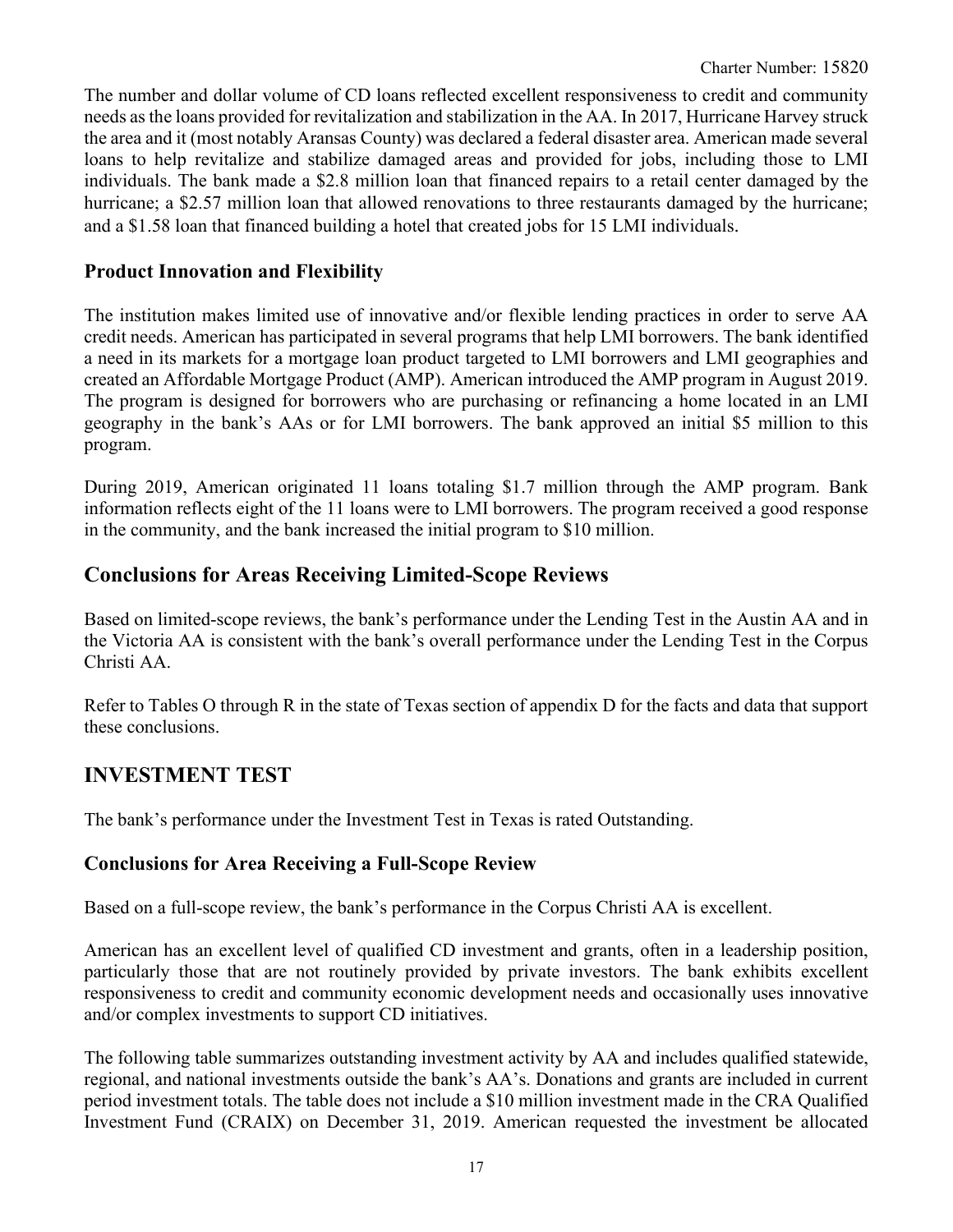specifically to the Victoria AA and the Corpus Christi AA. We did not include this investment in the table because the CRAIX had not allocated the funds yet on the date of purchase. We include it here to provide an example of the bank's efforts to be responsive to needs in AAs with limited opportunities for investment.

|                                      | <b>Qualified Investments</b>                                                                                                                                                                                                                                                        |              |                |                   |                |                   |               |                          |          |                                  |  |
|--------------------------------------|-------------------------------------------------------------------------------------------------------------------------------------------------------------------------------------------------------------------------------------------------------------------------------------|--------------|----------------|-------------------|----------------|-------------------|---------------|--------------------------|----------|----------------------------------|--|
| <b>Assessment Area</b>               | <b>Prior Period*</b>                                                                                                                                                                                                                                                                |              |                | Current<br>Period |                | <b>Total</b>      |               |                          |          | <b>Unfunded</b><br>Commitments** |  |
|                                      | #                                                                                                                                                                                                                                                                                   | S<br>(000's) | #              | S<br>(000's)      | #              | $%$ of<br>Total # | \$<br>(000's) | $%$ of<br><b>Total S</b> | #        | \$<br>(000's)                    |  |
| <b>Full Scope</b>                    |                                                                                                                                                                                                                                                                                     |              |                |                   |                |                   |               |                          |          |                                  |  |
| Corpus Christi AA                    | 14                                                                                                                                                                                                                                                                                  | 6,166        | 83             | 6,557             | 97             | 47.8              | 12,723        | 22.2                     | 4        | 80                               |  |
| <b>Limited Scope</b>                 |                                                                                                                                                                                                                                                                                     |              |                |                   |                |                   |               |                          |          |                                  |  |
| Austin AA                            | 11                                                                                                                                                                                                                                                                                  | 8.921        | 22             | 9,845             | 33             | 16.2              | 18.766        | 32.8                     | $\Omega$ | $\theta$                         |  |
| Victoria AA                          | $\Omega$                                                                                                                                                                                                                                                                            | 0            | 14             | 16                | 14             | 6.9               | 16            | 0.03                     | $\theta$ | $\theta$                         |  |
| Non-MSA                              | $\theta$                                                                                                                                                                                                                                                                            | $\Omega$     | $\overline{4}$ | 6                 | $\overline{4}$ | 2.0               | 6             | 0.01                     | $\theta$ | $\theta$                         |  |
| Statewide, Regional or<br>Nationwide | 53                                                                                                                                                                                                                                                                                  | 22,152       | 2              | 3,508             | 55             | 27.1              | 25,661        | 44.9                     | $\Omega$ | $\theta$                         |  |
| <b>Total</b>                         | 78                                                                                                                                                                                                                                                                                  | 37,239       | 125            | 19,932            | 203            | 100.0             | 57,172        | 100.0                    | 4        | 80                               |  |
| system.                              | * Prior Period Investments' means investments made in a previous evaluation period that are outstanding as of the examination date.<br>** Unfunded Commitments' means legally binding investment commitments that are tracked and recorded by the institution's financial reporting |              |                |                   |                |                   |               |                          |          |                                  |  |

American's qualifying investments demonstrate excellent responsiveness in meeting identified credit and community development needs in the bank's AAs. During the evaluation period, American made investments, donations, and contributions totaling \$67.2 million; the dollar volume outstanding as of December 31, 2019, is \$57.2 million.

The volume of investment activity outside the bank's AAs is excellent. Most of these investments are prior period investments that focus on supporting education in communities with high levels of economically disadvantaged students and providing affordable housing to LMI borrowers and in LMI geographies.

During the evaluation period, American made current period qualified investments totaling \$6.2 million. Examples of the investments include:

- \$2.6 million in Fannie Mae mortgage-backed securities to support affordable housing in the Corpus Christi AA. The mortgage pools included LMI borrowers and LMI geographies in Nueces County.
- \$3.6 million in municipal securities that support Robstown Independent School District and focus on education in a community where 89 percent of the students are economically disadvantaged.

During the evaluation period, American made donations, contributions, and grants totaling \$424 thousand to organizations that provide services to and for LMI individuals and geographies in the bank's AAs. The largest portion \$325 thousand was in the Corpus Christi AA and focused on scholarships funding, assistance to local healthcare and community-service groups, affordable housing, and disaster recovery efforts after Hurricane Harvey. The bank innovatively developed a "Jeans for a Cause" donation program that matched employee contributions to local charities. Other examples include:

• \$100 thousand pledge to Texas A&M University – Corpus Christi to fund scholarship endowments. Pledge paid with an annual donation of \$20 thousand for 5 years.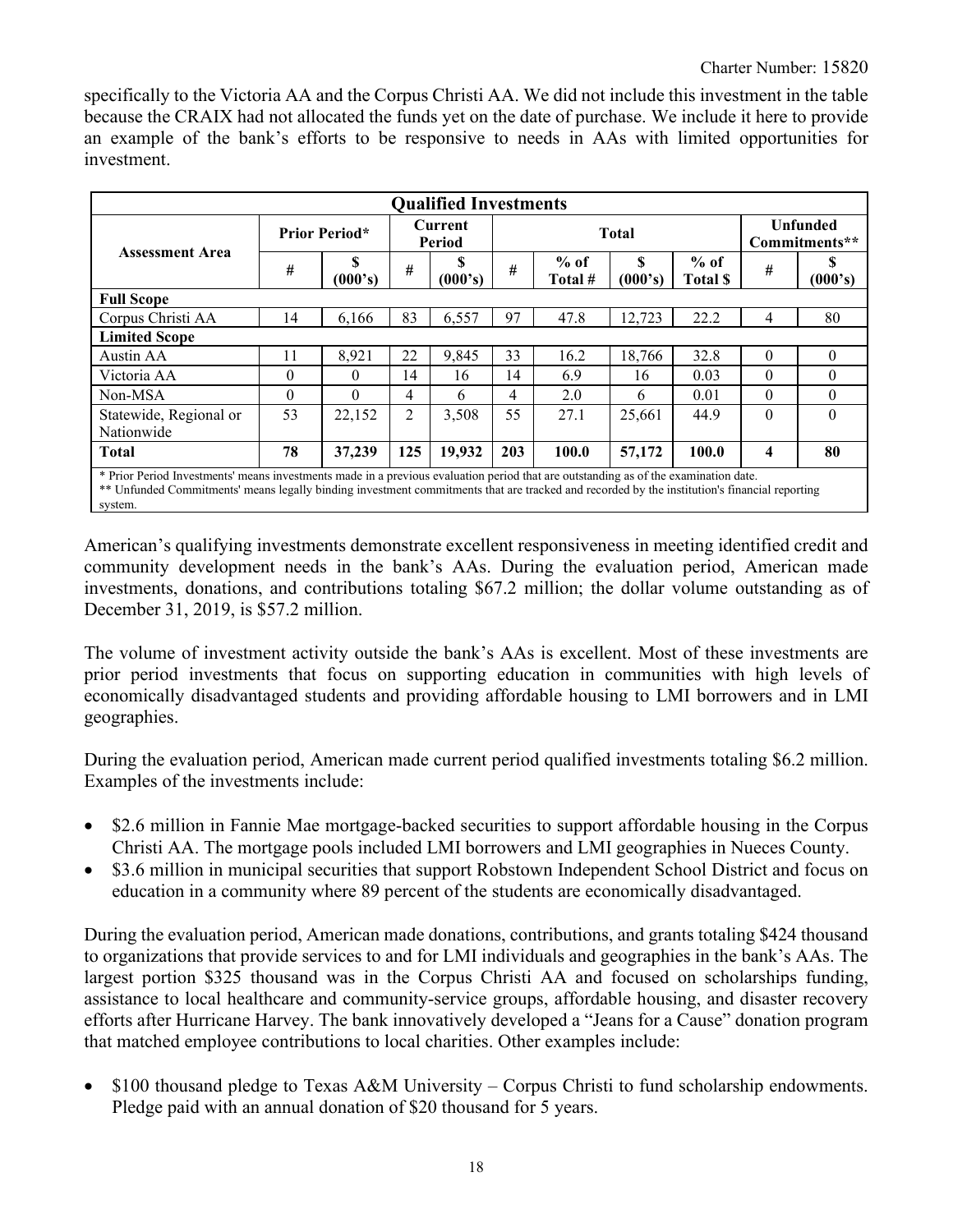- \$100 thousand to Christus Spohn Health System Foundation to support healthcare access to underserved population.
- \$62 thousand in several donations throughout the evaluation period to Driscoll Children's Hospital to support healthcare services to families in need.
- \$12 thousand to Habitat for Humanity Corpus Christi to support affordable housing for LMI individuals.

# **Conclusions for Areas Receiving Limited-Scope Reviews**

Based on a limited-scope review, the bank's performance under the Investment Test in the Austin AA is consistent with the bank's overall performance under the Investment Test in the full-scope review area.

Based on a limited-scope review, the bank's performance under the Investment Test in the Victoria AA is weaker than the bank's overall performance under the Investment Test in the full-scope review area. American made a relatively low level of qualified investments in this AA. However, given the limited opportunities to make investments in the Victoria AA and the bank's efforts to improve the investment levels in this AA, performance is adequate.

# **SERVICE TEST**

The bank's performance under the Service Test in Texas is rated Low Satisfactory.

### **Conclusions for Area Receiving a Full-Scope Review**

Based on a full-scope review, the bank's performance in the Corpus Christi AA is good.

## **Retail Banking Services**

Service delivery systems are reasonably accessible to geographies and individuals of different income levels in the institution's AA.

|                       | Distribution of Branch Delivery System |                                 |                   |     |                                                          |       |       |      |            |                                       |       |  |
|-----------------------|----------------------------------------|---------------------------------|-------------------|-----|----------------------------------------------------------|-------|-------|------|------------|---------------------------------------|-------|--|
|                       | <b>Branches</b><br>Deposits            |                                 |                   |     |                                                          |       |       |      | Population |                                       |       |  |
| Assessment<br>Area    | % of Rated                             | % of Rated<br># of Bank<br>Area |                   |     | Location of Branches by Income of<br>Geographies $(\% )$ |       |       |      |            | % of Population within Each Geography |       |  |
|                       | Area Deposits<br>in AA                 | <b>Branches</b>                 | Branches in<br>AA | Low | Mod                                                      | Mid   | Upper | Low  | Mod        | Mid                                   | Upper |  |
| Full-Scope Review     |                                        |                                 |                   |     |                                                          |       |       |      |            |                                       |       |  |
| Corpus<br>Christi AA  | 81.94                                  | 7                               | 58.3              | 0.0 | 28.6                                                     | 28.6  | 42.9  | 5.8  | 29.7       | 35.7                                  | 28.5  |  |
| Limited-Scope Reviews |                                        |                                 |                   |     |                                                          |       |       |      |            |                                       |       |  |
| Austin AA             | 8.15                                   | $\mathfrak{D}$                  | 16.6              | 0.0 | 0.0                                                      | 0.0   | 100.0 | 10.7 | 20.4       | 36.6                                  | 31.1  |  |
| Victoria AA           | 6.58                                   | 2                               | 16.6              | 0.0 | 0.0                                                      | 100.0 | 0.0   | 3.4  | 32.2       | 31.2                                  | 33.1  |  |
| Non-MSA<br>AA         | 3.33                                   |                                 | 8.3               | 0.0 | 0.0                                                      | 0.0   | 100.0 | 0.0  | 16.5       | 49.2                                  | 34.3  |  |
| <b>Total</b>          | 100.0                                  | 12                              | 100.0             | 0.0 | 16.6                                                     | 33.3  | 50.0  | 9.3  | 22.6       | 36.3                                  | 30.8  |  |

American operated eight banking offices and 13 ATMs (including six remote ATMs) inside the Corpus Christi AA during the evaluation period. Six of the eight offices are in Nueces County (all in Corpus Christi); two are in Aransas County (one in Port Aransas and one in Rockport). There are no banking offices in San Patricio County. All offices are readily accessible on major thoroughfares, and the remote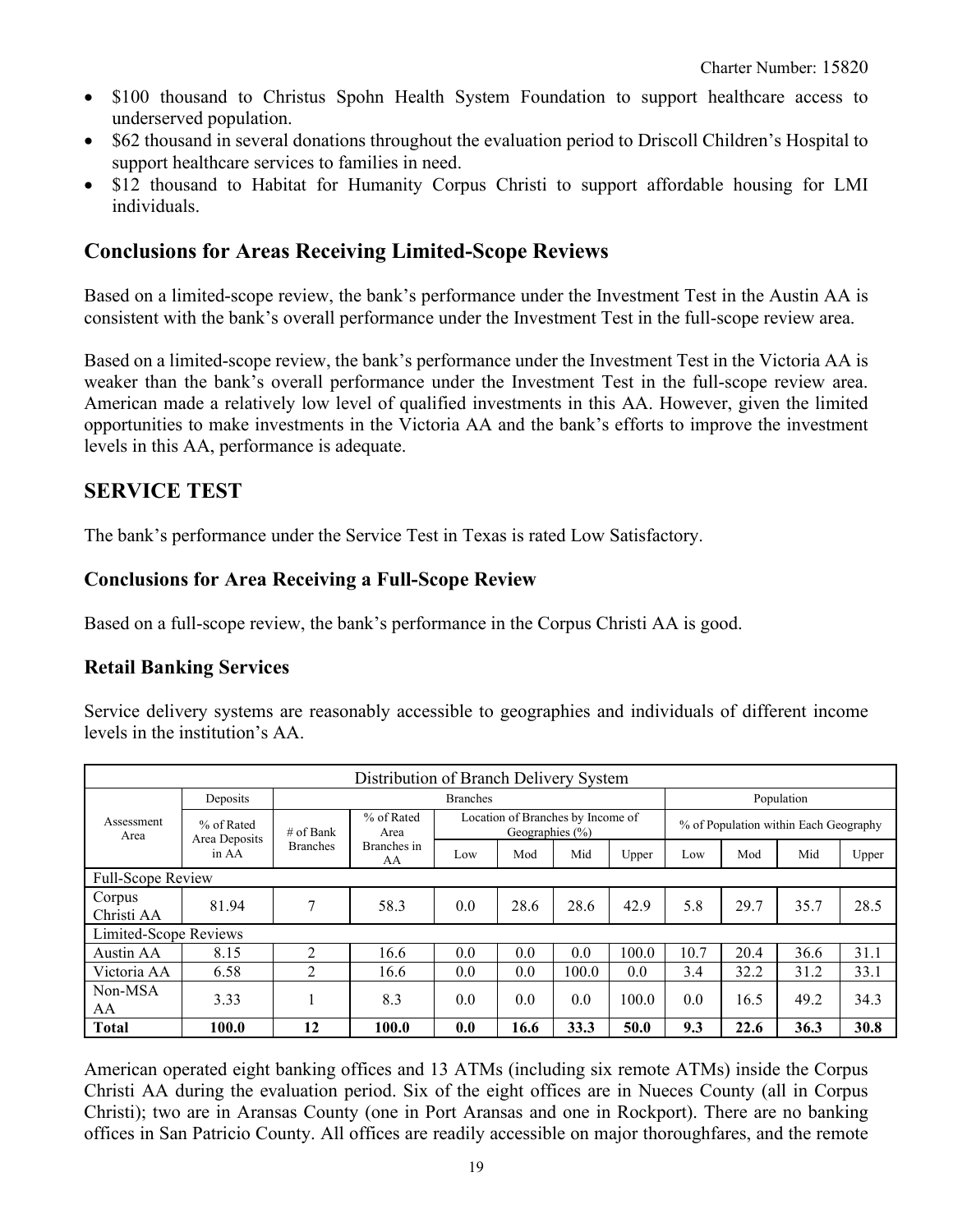ATMs are in public places such as hospitals and grocery stores. American did not open or close any branches during the evaluation period.

The percentage of bank branches in low-income geographies is below the percentage of AA population in low-income geographies. The percentage of branches in moderate-income geographies is near the percentage of the AA population in moderate-income geographies. The bank's head office (Carancahua) and one branch (Shoreline) are in a moderate-income CT. The South office is in a middle-income CT but is adjacent to three moderate-income CTs. The Alameda office is in an upper-income CT and adjacent to a moderate-income CT. Three ATMs are in low- and moderate-income CTs. The remaining branches and ATMs are in upper- and middle-income CTs.

American offers several alternative delivery channels that are reasonably effective in providing access to banking services in all geographies and to all individuals. The bank's website provides online banking services for consumer and commercial customers. Bank customers can view account balances, pay bills, transfer funds among their American accounts, as well as transfer funds to other banks. Consumer customers can also submit mortgage and consumer loan applications online. American's mobile banking product allows customers to pay bills, transfer funds, and deposit checks remotely. The bank also offers text-based banking services through its mobile application allowing customers to access account balances, view account history, and initiate one-time account transfers. Commercial customers can deposit checks remotely, pay bills, and use online ACH origination, wire, and payroll services. American also provides a free 24-hour telephone banking service (with a Spanish language option) that allows customers to transfer funds and to check account balances.

American offers traditional bank services at all branch locations. Residential lending services are offered primarily at mortgage centers in four offices located in the Corpus Christi AA; however, mortgage lenders are made available at all locations, as necessary. The bank also offers non-bank investment services through its Trust & Management Group and American Investment Services. American also offered insurance services through its affiliate, Borden Insurance, during the evaluation period.

Banking hours and services are consistent throughout the AA and tailored to the convenience and needs for the AA, including low- and moderate-income geographies and/or individuals. All branch lobbies are open Monday through Friday, from 9:00 a.m. to 4:00 p.m., with three offices open until 5:00 p.m. on Fridays. Drive through hours are Monday through Friday from 8:00 a.m. to 6:00 p.m.; and Saturday from 9:00 a.m. to 1:00 p.m. In addition, customer service representatives are available by phone Monday through Friday from 7:00 a.m. to 6:00 p.m.

### **Community Development Services**

The institution provides a relatively high level of CD services.

During the evaluation period, 21 bank personnel devoted 1,442 community service hours to 30 different qualifying organizations in the Corpus Christi AA. Activities included providing leadership and technical expertise through board and committee membership. The qualifying organizations focus on providing essential services to LMI individuals and families, affordable housing, and economic development in the AA. Examples of CD services in the Corpus Christi AA during the evaluation period are summarized below.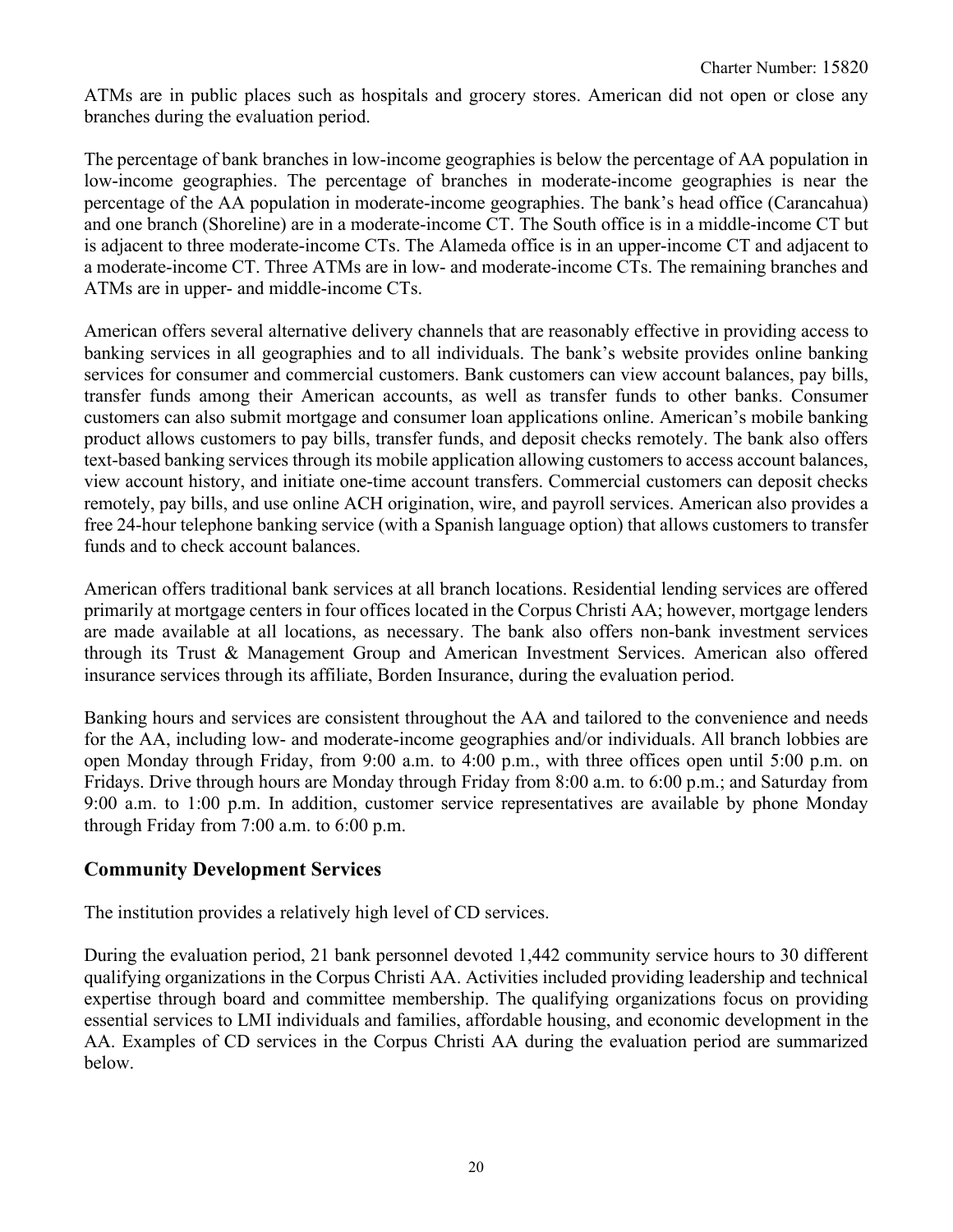- Habitat for Humanity helps provide affordable housing to members of the community. An American employee provided 147 service hours of leadership and technical expertise as a part of the organization's Board.
- The Corpus Christi Housing Authority is committed to building and maintaining affordable housing for low- and mixed-income residents of the community. An American employee provided 90 service hours of leadership and technical expertise as a part of the organization's Board.
- Catholic Charities is a non-profit social service agency, serving the City of Corpus Christi and surrounding counties. The agency reaches out to approximately 535,000 individuals and focuses on assisting and preventing homelessness and hunger; and providing fair and affordable housing. An American employee provided 66 service hours of home buying education classes.

### **Conclusions for Areas Receiving Limited-Scope Reviews**

Based on limited-scope reviews, the bank's performance under the Service Test in the Austin and Victoria AAs is weaker than the bank's overall performance in the Corpus Christi AA. Performance is weaker as there are no branches in low- or moderate-income CTs in any of the limited-scope AAs. In 2019, Aransas County (the non-MSA AA) had only one activity for a total of six hours. Weaker performance in the limited-scope AAs had a limited impact on the overall Service Rating. The bank has fewer branches and deposits in these AAs.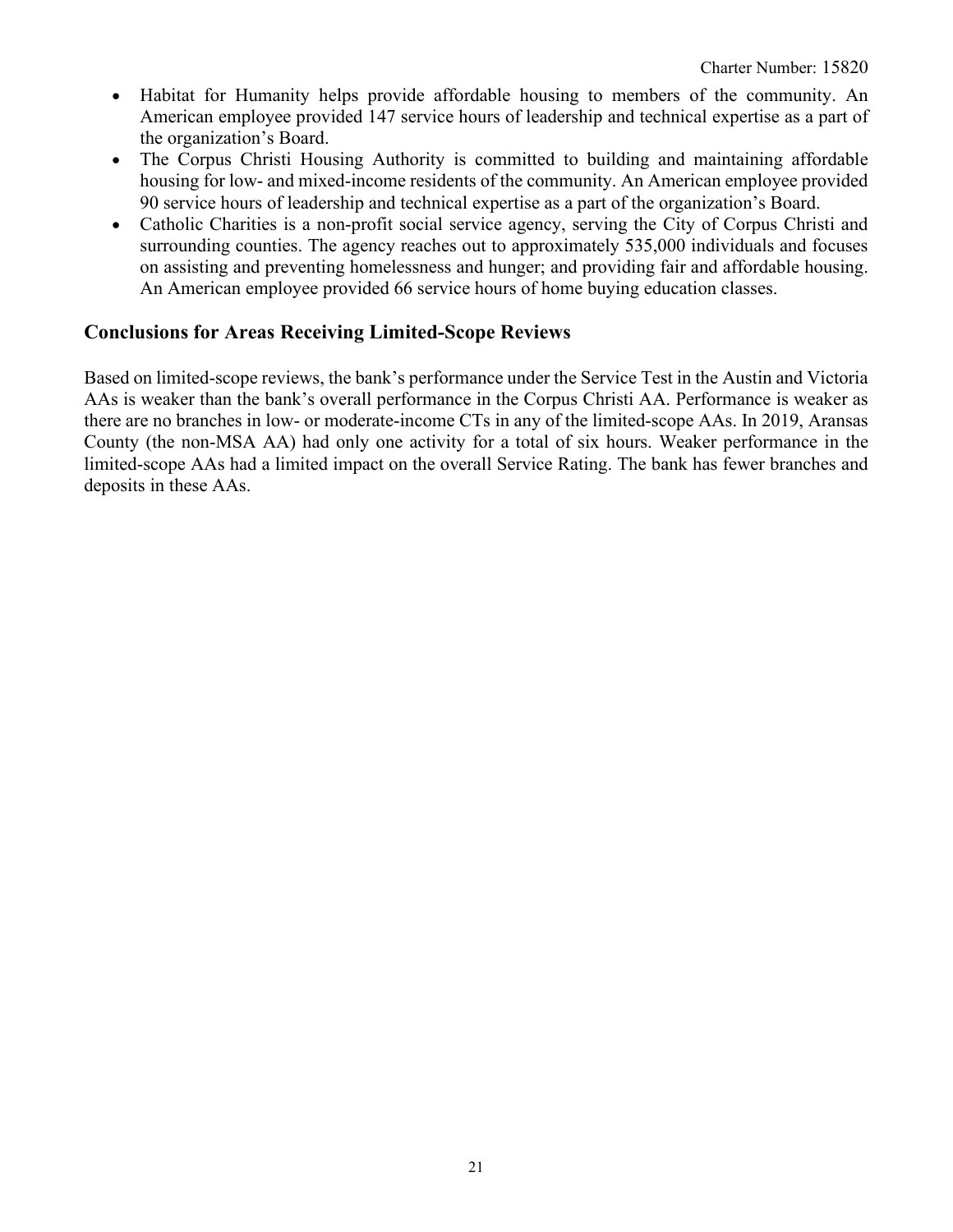# <span id="page-21-0"></span>**Appendix A: Scope of Examination**

The following table identifies the time period covered in this evaluation, affiliate activities that were reviewed, and loan products considered. The table also reflects the MSAs and non-MSAs that received comprehensive examination review, designated by the term "full-scope," and those that received a less comprehensive review, designated by the term "limited-scope".

| Time Period Reviewed:                            | $01/01/2017 - 12/31/2019$ : Lending Test<br>09/11/2017 – 12/31/2019: Investment Test and Services Test |                                                                                                                                                    |  |  |  |  |  |  |
|--------------------------------------------------|--------------------------------------------------------------------------------------------------------|----------------------------------------------------------------------------------------------------------------------------------------------------|--|--|--|--|--|--|
| <b>Bank Products Reviewed:</b>                   |                                                                                                        | Home mortgage, small business, community development loans,<br>qualified investments, and community development services.                          |  |  |  |  |  |  |
| Affiliate(s)                                     | Affiliate Relationship                                                                                 | <b>Products Reviewed</b>                                                                                                                           |  |  |  |  |  |  |
| Not Applicable                                   | Not Applicable                                                                                         | Not Applicable                                                                                                                                     |  |  |  |  |  |  |
| List of Assessment Areas and Type of Examination |                                                                                                        |                                                                                                                                                    |  |  |  |  |  |  |
| <b>Rating and Assessment Areas</b>               | <b>Type of Exam</b>                                                                                    | <b>Other Information</b>                                                                                                                           |  |  |  |  |  |  |
| <b>State of Texas</b>                            |                                                                                                        |                                                                                                                                                    |  |  |  |  |  |  |
| Corpus Christi AA                                | Full-Scope                                                                                             | From 2017 to 2018, AA includes counties of<br>Nueces, San Patricio, and Aransas. In 2019,<br>only includes counties of Nueces and San<br>Patricio. |  |  |  |  |  |  |
| <b>Austin AA</b>                                 | Limited Scope                                                                                          | Includes counties of Hays, Williamson, and<br>Travis.                                                                                              |  |  |  |  |  |  |
| Victoria AA                                      | Limited Scope                                                                                          | Includes counties of Victoria and Goliad                                                                                                           |  |  |  |  |  |  |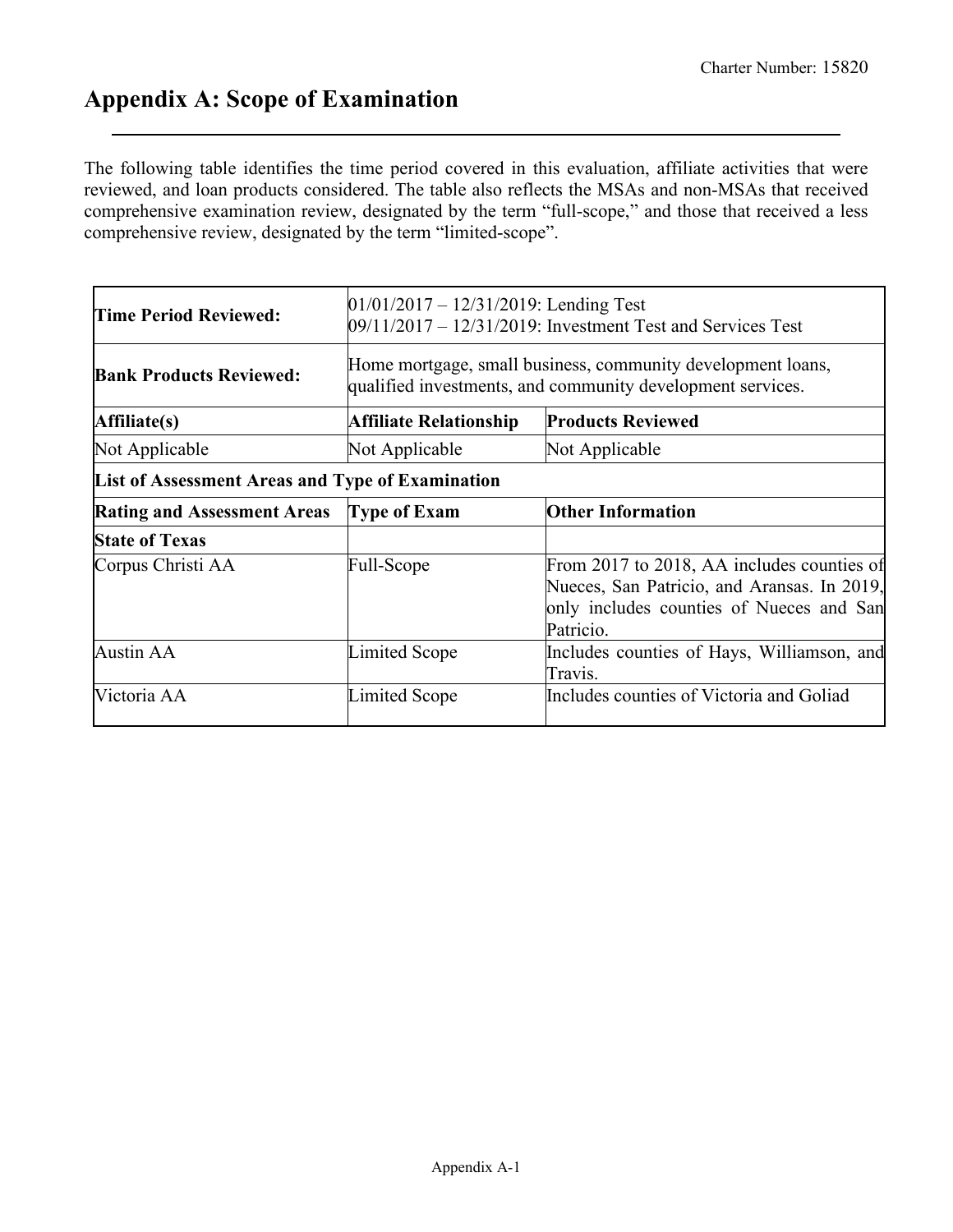# <span id="page-22-0"></span>**Appendix B: Summary of MMSA and State Ratings**

|                     | <b>RATINGS</b>          | American Bank, National Association |                               |                                          |
|---------------------|-------------------------|-------------------------------------|-------------------------------|------------------------------------------|
| Overall Bank:       | Lending Test<br>Rating* | <b>Investment Test</b><br>Rating    | <b>Service Test</b><br>Rating | Overall Bank/State/<br>Multistate Rating |
| American Bank, N.A. | Low Satisfactory        | Outstanding                         | Low Satisfactory              | Satisfactory                             |
| State:              |                         |                                     |                               |                                          |
| <b>Texas</b>        | Low Satisfactory        | Outstanding                         | Low Satisfactory              | Satisfactory                             |

(\*) The Lending Test is weighted more heavily than the Investment and Service Tests in the overall rating.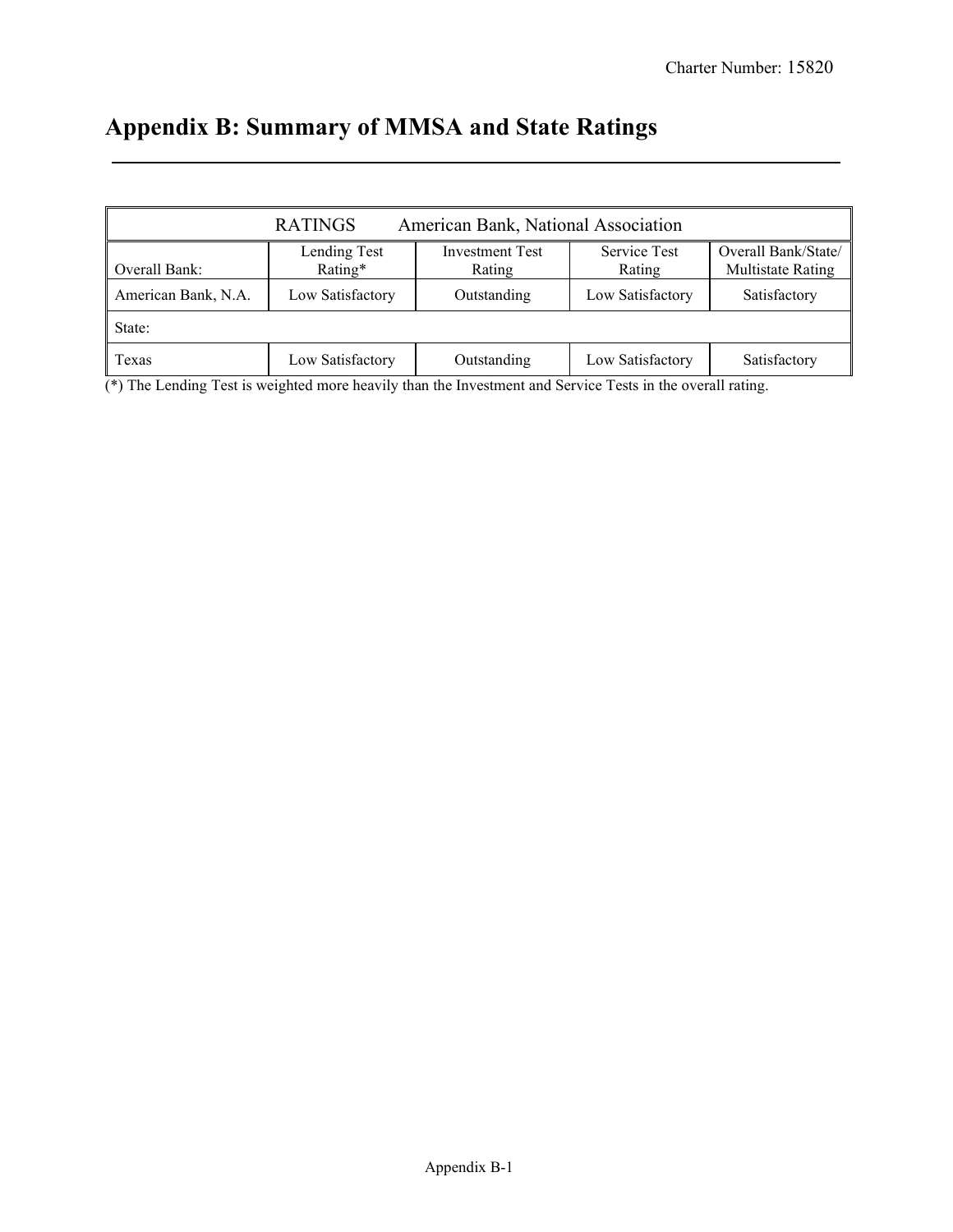# <span id="page-23-0"></span>**Appendix C: Definitions and Common Abbreviations**

The following terms and abbreviations are used in this performance evaluation, including the CRA tables. The definitions are intended to provide the reader with a general understanding of the terms, not a strict legal definition.

**Affiliate:** Any company that controls, is controlled by, or is under common control with another company. A company is under common control with another company if the same company directly or indirectly controls both companies. For example, a bank subsidiary is controlled by the bank and is, therefore, an affiliate.

**Aggregate Lending (Aggt.):** The number of loans originated and purchased by all reporting lenders (HMDA or CRA) in specified income categories as a percentage of the aggregate number of loans originated and purchased by all reporting lenders in the state/assessment area.

**Census Tract (CT):** A small, relatively permanent statistical subdivision of a county delineated by a local committee of census data users for the purpose of presenting data. Census tracts nest within counties, and their boundaries normally follow visible features, but may follow legal geography boundaries and other non-visible features in some instances, Census tracts ideally contain about 4,000 people and 1,600 housing units.

**Combined Statistical Area (CSA):** A geographic entity consisting of two or more adjacent Core Based Statistical Areas with employment interchange measures of at least 15. An employment interchange measure is a measure of ties between two adjacent entities. The employment interchange measure is the sum of the percentage of workers living in the smaller entity who work in the larger entity and the percentage of employment in the smaller entity that is accounted for by workers who reside in the larger entity.

**Community Development (CD):** Affordable housing (including multifamily rental housing) for low- or moderate-income individuals; community services targeted to low- or moderate-income individuals; activities that promote economic development by financing businesses or farms that meet Small Business Administration Development Company or Small Business Investment Company programs size eligibility standards or have gross annual revenues of \$1 million or less; or activities that revitalize or stabilize low- or moderate-income geographies, distressed or underserved nonmetropolitan middle-income geographies, or designated disaster areas.

**Community Reinvestment Act (CRA):** the statute that requires the OCC to evaluate a bank's record of meeting the credit needs of its entire community, including LMI areas, consistent with the safe and sound operation of the bank, and to take this record into account when evaluating certain corporate applications filed by the bank.

**Consumer Loan(s):** A loan(s) to one or more individuals for household, family, or other personal expenditures. A consumer loan does not include a home mortgage, small business, or small farm loan. This definition includes the following categories: motor vehicle loans, credit card loans, other secured consumer loans, and other unsecured consumer loans.

**Family:** Includes a householder and one or more other persons living in the same household who are related to the householder by birth, marriage, or adoption. The number of family households always equals the number of families; however, a family household may also include non-relatives living with the family. Families are classified by type as either a married-couple family or other family, which is further classified into 'male householder' (a family with a male householder' and no wife present) or 'female householder' (a family with a female householder and no husband present).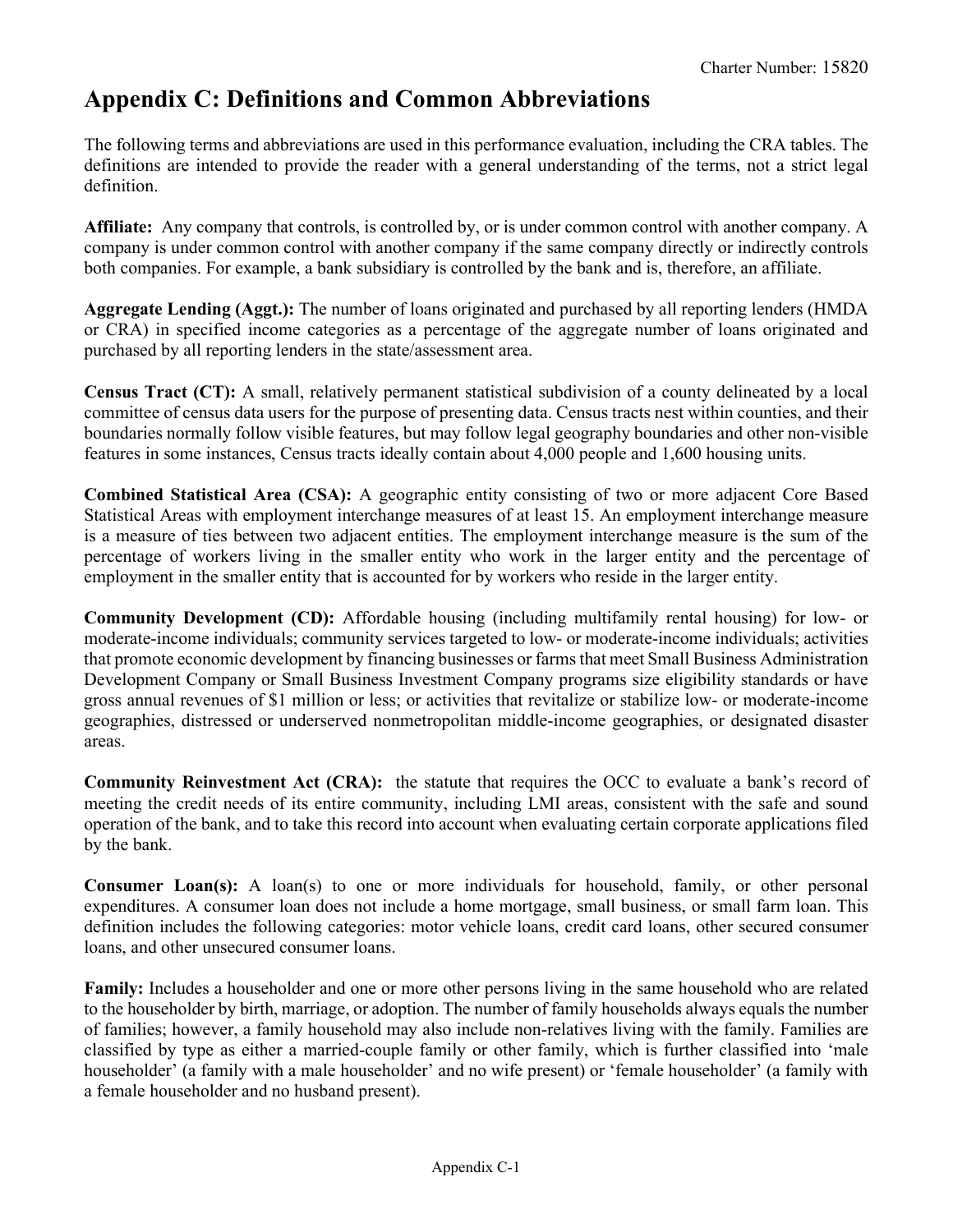**Full-Scope Review:** Performance under the Lending, Investment, and Service Tests is analyzed considering performance context, quantitative factors (e.g., geographic distribution, borrower distribution, and total number and dollar amount of investments), and qualitative factors (e.g., innovativeness, complexity, and responsiveness).

**Geography:** A census tract delineated by the United States Bureau of the Census in the most recent decennial census.

**Home Mortgage Disclosure Act (HMDA):** The statute that requires certain mortgage lenders that conduct business or have banking offices in a metropolitan statistical area to file annual summary reports of their mortgage lending activity. The reports include such data as the race, gender, and the income of applicants, the amount of loan requested, the disposition of the application (e.g., approved, denied, and withdrawn), the lien status of the collateral, any requests for preapproval, and loans for manufactured housing.

**Home Mortgage Loans:** A closed-end mortgage loan or an open-end line of credit as these terms are defined under §1003.2 of this title, and that is not an excluded transaction under §1003.3(c)(1) through (10) and (13) of this title.

**Household:** Includes all persons occupying a housing unit. Persons not living in households are classified as living in group quarters. In 100 percent tabulations, the count of households always equals the count of occupied housing units.

**Limited-Scope Review:** Performance under the Lending, Investment, and Service Tests is analyzed using only quantitative factors (e.g., geographic distribution, borrower distribution, total number and dollar amount of investments, and branch distribution).

**Low-Income Individual:** Individual income that is less than 50 percent of the area median income.

**Low Income Geography:** A census tract with a median family income that is less than 50 percent.

**Market Share:** The number of loans originated and purchased by the institution as a percentage of the aggregate number of loans originated and purchased by all reporting lenders in the state/assessment area.

**Median Family Income (MFI):** The median income determined by the U.S. Census Bureau every five years and used to determine the income level category of geographies. The median is the point at which half of the families have income above, and half below, a range of incomes. Also, the median income determined by the Federal Financial Institutions Examination Council (FFIEC) annually that is used to determine the income level category of individuals. For any given area, the median is the point at which half of the families have income above, and half below, a range of incomes.

**Metropolitan Division:** As defined by Office of Management and Budget, a county or group of counties within a Core Based Statistical Area that contains an urbanized population of at least 2.5 million. A Metropolitan Division consists of one or more main/secondary counties that represent an employment center or centers, plus adjacent counties associated with the main/secondary county or counties through commuting ties.

**Metropolitan Statistical Area:** An area, defined by the Office of Management and Budget, as a core based statistical area associated with at least one urbanized area that has a population of at least 50,000. The Metropolitan Statistical Area comprises the central county or counties containing the core, plus adjacent outlying counties having a high degree of social and economic integration with the central county or counties as measured through commuting.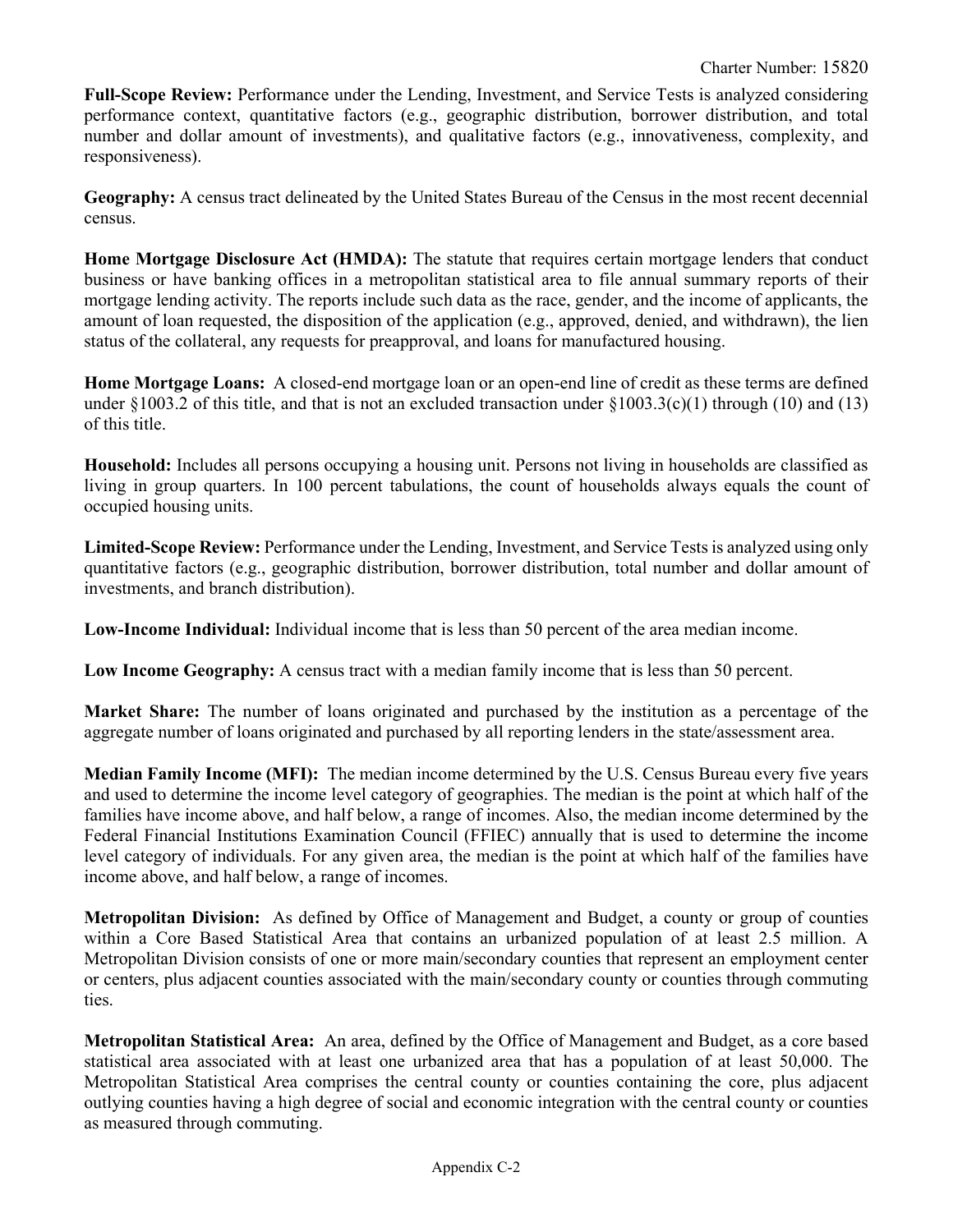**Middle-Income:** Individual income that is at least 80 percent and less than 120 percent of the area median income, or a median family income that is at least 80 percent and less than 120 percent, in the case of a geography

**Moderate-Income:** Individual income that is at least 50 percent and less than 80 percent of the area median income, or a median family income that is at least 50 percent and less than 80 percent, in the case of a geography.

**Multifamily:** Refers to a residential structure that contains five or more units**.**

**MMSA (state):** Any multistate metropolitan statistical area or multistate combined statistical area, as defined by the Office of Management and Budget.

**Owner-Occupied Units:** Includes units occupied by the owner or co-owner, even if the unit has not been fully paid for or is mortgaged.

**Qualified Investment:** A qualified investment is defined as any lawful investment, deposit, membership share, or grant that has as its primary purpose community development.

**Rating Area:** A rated area is a state or multi-state metropolitan statistical area. For an institution with domestic branches in only one state, the institution's CRA rating would be the state rating. If an institution maintains domestic branches in more than one state, the institution will receive a rating for each state in which those branches are located. If an institution maintains domestic branches in two or more states within a multi-state metropolitan statistical area, the institution will receive a rating for the multi-state metropolitan statistical area.

**Small Loan(s) to Business(es):** A loan included in 'loans to small businesses' as defined in the Consolidated Report of Condition and Income (Call Report) instructions. These loans have original amounts of \$1 million or less and typically are either secured by nonfarm or nonresidential real estate or are classified as commercial and industrial loans.

**Small Loan(s) to Farm(s):** A loan included in 'loans to small farms' as defined in the instructions for preparation of the Consolidated Report of Condition and Income (Call Report). These loans have original amounts of \$500,000 or less and are either secured by farmland, or are classified as loans to finance agricultural production and other loans to farmers.

**Tier 1 Capital:** The total of common shareholders' equity, perpetual preferred shareholders' equity with noncumulative dividends, retained earnings and minority interests in the equity accounts of consolidated subsidiaries.

**Upper-Income:** Individual income that is at least 120 percent of the area median income, or a median family income that is at least 120 percent, in the case of a geography.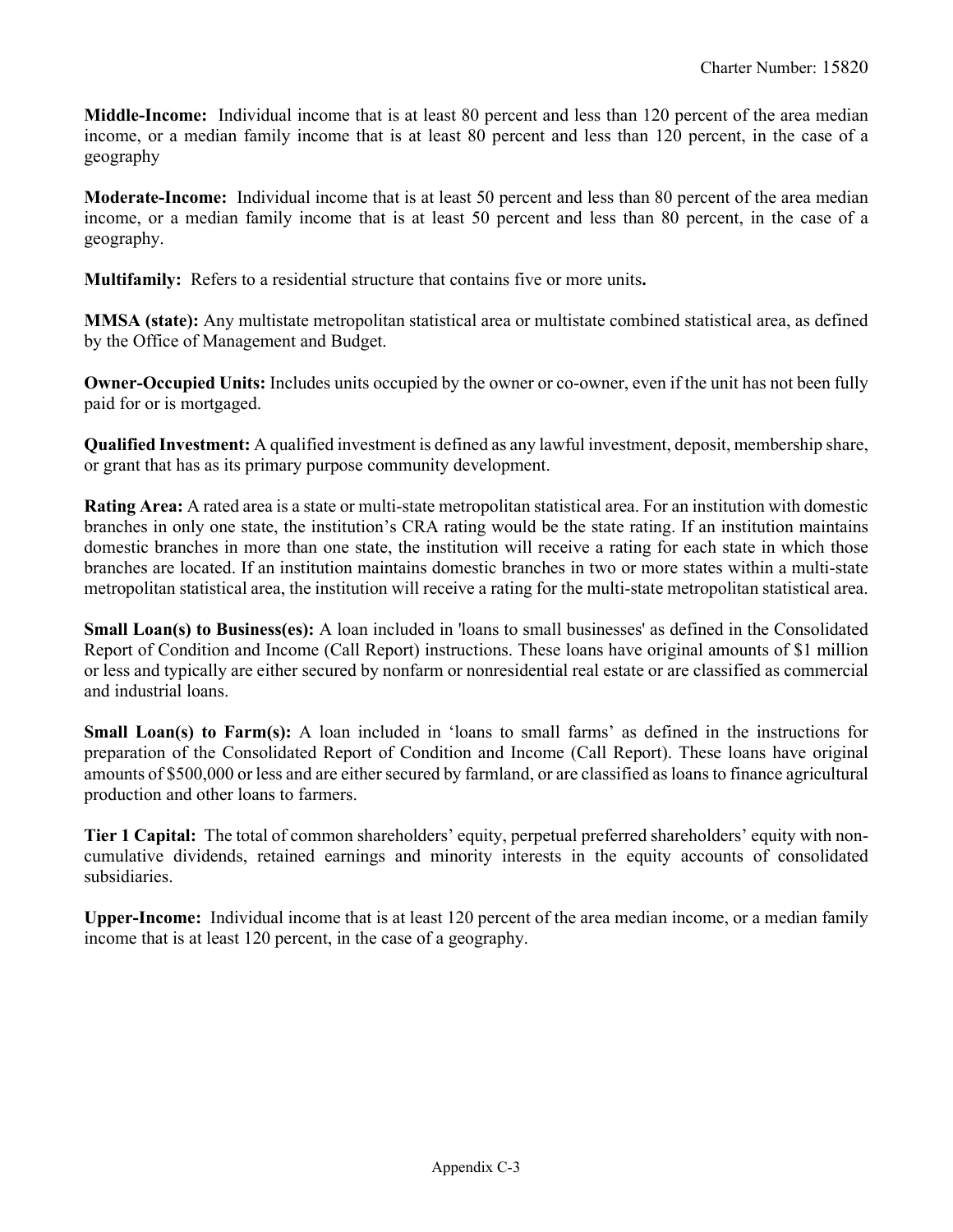# <span id="page-26-0"></span>**Content of Standardized Tables**

A separate set of tables is provided for each state. All multistate metropolitan statistical areas, if applicable, are presented in one set of tables. References to the "bank" include activities of any affiliates that the bank provided for consideration (refer to appendix A: Scope of the Examination). For purposes of reviewing the Lending Test tables, the following are applicable: (1) purchased loans are treated the same as originations; and (2) "aggregate" is the percentage of the aggregate number of reportable loans originated and purchased by all HMDA or CRA reporting lenders in the MMSA/assessment area. Deposit data are compiled by the FDIC and are available as of June  $30<sup>th</sup>$  of each year. Tables without data are not included in this PE.

The following is a listing and brief description of the tables included in each set:

- **Table O. Assessment Area Distribution of Home Mortgage Loans by Income Category of the Geography** - Compares the percentage distribution of the number of loans originated and purchased by the bank in low-, moderate-, middle-, and upper-income geographies to the percentage distribution of owner-occupied housing units throughout those geographies. The table also presents aggregate peer data for the years the data is available.
- **Table P. Assessment Area Distribution of Home Mortgage Loans by Income Category of the Borrower** - Compares the percentage distribution of the number of loans originated and purchased by the bank to low-, moderate-, middle-, and upper-income borrowers to the percentage distribution of families by income level in each MMSA/assessment area. The table also presents aggregate peer data for the years the data is available.
- **Table Q. Assessment Area Distribution of Loans to Small Businesses by Income Category of the Geography** - The percentage distribution of the number of small loans (less than or equal to \$1 million) to businesses that were originated and purchased by the bank in low-, moderate- , middle-, and upper-income geographies compared to the percentage distribution of businesses (regardless of revenue size) in those geographies. Because aggregate small business data are not available for geographic areas smaller than counties, it may be necessary to compare bank loan data to aggregate data from geographic areas larger than the bank's assessment area.
- **Table R. Assessment Area Distribution of Loans to Small Businesses by Gross Annual Revenue** - Compares the percentage distribution of the number of small loans (loans less than or equal to \$1 million) originated and purchased by the bank to businesses with revenues of \$1 million or less to: 1) the percentage distribution of businesses with revenues of greater than \$1 million; and, 2) the percentage distribution of businesses for which revenues are not available. The table also presents aggregate peer small business data for the years the data is available.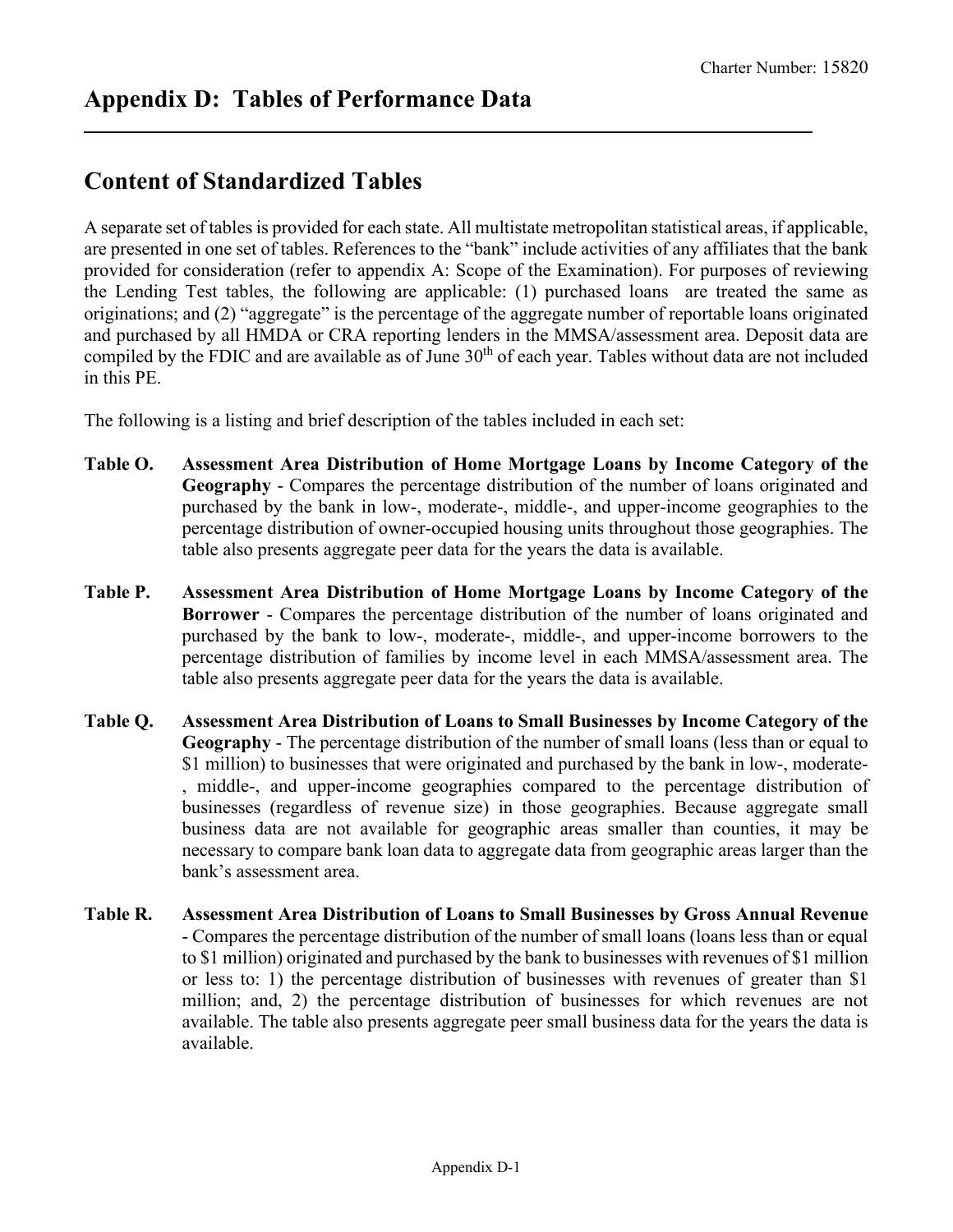Charter Number: 15820

|                                                                                                                                                                |     | <b>Total Home Mortgage Loans</b> |                 |                   | <b>Low-Income Tracts</b>                                |                                       |           | <b>Moderate-Income Tracts</b>                           |                                       |                  | <b>Middle-Income Tracts</b>                             |                        |                       | <b>Upper-Income Tracts</b>                                     |                                |           | <b>Not Available-Income Tracts</b>                      |                                |           |
|----------------------------------------------------------------------------------------------------------------------------------------------------------------|-----|----------------------------------|-----------------|-------------------|---------------------------------------------------------|---------------------------------------|-----------|---------------------------------------------------------|---------------------------------------|------------------|---------------------------------------------------------|------------------------|-----------------------|----------------------------------------------------------------|--------------------------------|-----------|---------------------------------------------------------|--------------------------------|-----------|
| Assessment<br>Area:                                                                                                                                            |     | <b>S</b>                         | $%$ of<br>Total | Overall<br>Market | $%$ of<br>Owner-<br>Occupied<br>Housing<br><b>Units</b> | $\frac{0}{0}$<br><b>Bank</b><br>Loans | Aggregate | $%$ of<br>Owner-<br>Occupied<br>Housing<br><b>Units</b> | $\frac{0}{0}$<br><b>Bank</b><br>Loans | <b>Aggregate</b> | $%$ of<br>Owner-<br>Occupied<br>Housing<br><b>Units</b> | $\frac{0}{0}$<br>Loans | <b>Bank Aggregate</b> | $%$ of<br>Owner-<br>Occupied<br><b>Housing</b><br><b>Units</b> | $\frac{0}{0}$<br>Bank<br>Loans | Aggregate | $%$ of<br>Owner-<br>Occupied<br>Housing<br><b>Units</b> | $\frac{0}{0}$<br>Bank<br>Loans | Aggregate |
| <b>Full-Scope Review</b>                                                                                                                                       |     |                                  |                 |                   |                                                         |                                       |           |                                                         |                                       |                  |                                                         |                        |                       |                                                                |                                |           |                                                         |                                |           |
| Corpus Christi<br>AA                                                                                                                                           | 581 | 139,492                          | 85.1            | 10,470            | 3.3                                                     | 0.2                                   | 0.6       | 27.1                                                    | 8.0                                   | 13.8             | 34.1                                                    | 36.7                   | 32.9                  | 35.5                                                           | 55.1                           | 52.7      | 0.0                                                     | 0.0                            | 0.0       |
| Limited-Scope Reviews                                                                                                                                          |     |                                  |                 |                   |                                                         |                                       |           |                                                         |                                       |                  |                                                         |                        |                       |                                                                |                                |           |                                                         |                                |           |
| Austin AA                                                                                                                                                      | 45  | 20,836                           | 12.7            | 82,324            | 4.1                                                     | 9.2                                   | 3.5       | 15.8                                                    | 29.3                                  | 14.0             | 39.5                                                    | 17.8                   | 42.6                  | 40.5                                                           | 41.7                           | 39.7      | 0.2                                                     | 2.1                            | 0.2       |
| Victoria AA                                                                                                                                                    | 3   | 383                              | 0.2             | 2,027             | 2.0                                                     | 0.0                                   | 1.2       | 23.9                                                    | 33.3                                  | 20.7             | 32.2                                                    | 16.7                   | 28.5                  | 41.9                                                           | 16.7                           | 49.5      | 0.0                                                     | 0.0                            | 0.0       |
| <b>Total</b>                                                                                                                                                   | 629 | 160,711                          | <b>100.0</b>    | 94,821            | 3.1                                                     | 3.1                                   | 1.8       | 22.3                                                    | 23.6                                  | 16.2             | 35.3                                                    | 23.7                   | 34.7                  | 39.3                                                           | 37.8                           | 47.3      | 0.1                                                     | 0.7                            | 0.1       |
| Source: 2015 ACS Census; 01/01/2019 - 12/31/2019 Bank Data, 2019 HMDA Aggregate Data, "--" data not available.<br>Due to rounding, totals may not equal 100.0% |     |                                  |                 |                   |                                                         |                                       |           |                                                         |                                       |                  |                                                         |                        |                       |                                                                |                                |           |                                                         |                                |           |

| Table P: Assessment Area Distribution of Home Mortgage Loans by Income Category of the Borrower                |     |                                  |                 |         |                                         |                                |                  |                                  |                                  |           |                                  |                                |           |                                  |                        |                               |                                       |                                       | $2017 - 2019$    |
|----------------------------------------------------------------------------------------------------------------|-----|----------------------------------|-----------------|---------|-----------------------------------------|--------------------------------|------------------|----------------------------------|----------------------------------|-----------|----------------------------------|--------------------------------|-----------|----------------------------------|------------------------|-------------------------------|---------------------------------------|---------------------------------------|------------------|
|                                                                                                                |     | <b>Total Home Mortgage Loans</b> |                 |         |                                         | <b>Low-Income Borrowers</b>    |                  |                                  | <b>Moderate-Income Borrowers</b> |           |                                  | <b>Middle-Income Borrowers</b> |           |                                  |                        | <b>Upper-Income Borrowers</b> | <b>Not Available-Income Borrowers</b> |                                       |                  |
| Assessment<br>Area:                                                                                            |     |                                  | $%$ of<br>Total | Overall | $\frac{0}{0}$<br><b>Market Families</b> | $\frac{0}{0}$<br>Bank<br>Loans | <b>Aggregate</b> | $\frac{0}{0}$<br><b>Families</b> | $\frac{0}{0}$<br>Bank<br>Loans   | Aggregate | $\frac{6}{9}$<br><b>Families</b> | $\%$<br><b>Bank</b><br>Loans   | Aggregate | $\frac{0}{0}$<br><b>Families</b> | $\frac{6}{9}$<br>Loans | <b>Bank   Aggregate</b>       | % Families                            | $\frac{0}{0}$<br><b>Bank</b><br>Loans | <b>Aggregate</b> |
| Full-Scope Review                                                                                              |     |                                  |                 |         |                                         |                                |                  |                                  |                                  |           |                                  |                                |           |                                  |                        |                               |                                       |                                       |                  |
| Corpus<br>Christi AA                                                                                           | 581 | 139,492 85.1                     |                 | 10,470  | 22.5                                    | l.3                            | 3.1              | 17.4                             | 5.3                              | 10.7      | 18.2                             | 9.0                            | 20.0      | 41.9                             | 78.1                   | 42.4                          | 0.0                                   | 6.3                                   | 23.7             |
| Limited-Scope Reviews                                                                                          |     |                                  |                 |         |                                         |                                |                  |                                  |                                  |           |                                  |                                |           |                                  |                        |                               |                                       |                                       |                  |
| Austin AA                                                                                                      | 45  | 20,836                           | 12.7            | 82,324  | 22.1                                    | 0.0                            | 3.7              | 16.5                             | 2.1                              | 15.5      | 19.7                             | 8.3                            | 21.4      | 41.7                             | 54.6                   | 45.5                          | 0.0                                   | 35.0                                  | 13.8             |
| Victoria AA                                                                                                    |     | 383                              | 0.2             | 2,027   | 23.2                                    | 0.0                            | 4.1              | 16.8                             | 0.0                              | 12.5      | 18.2                             | 0.0                            | 19.8      | 41.9                             | 66.7                   | 38.1                          | 0.0                                   | 0.0                                   | 25.5             |
| <b>Total</b>                                                                                                   |     | 629 160,711 100.0                |                 | 94,821  | 22.6                                    | 0.4                            | 3.6              | 16.9                             | 2.5                              | 12.9      | 18.7                             | 5.8                            | 20.4      | 41.8                             | 66.5                   | 42.0                          | 0.0                                   | 13.8                                  | 21.0             |
| Source: 2015 ACS Census; 01/01/2019 - 12/31/2019 Bank Data, 2019 HMDA Aggregate Data, "--" data not available. |     |                                  |                 |         |                                         |                                |                  |                                  |                                  |           |                                  |                                |           |                                  |                        |                               |                                       |                                       |                  |

*Due to rounding, totals may not equal 100.0%*